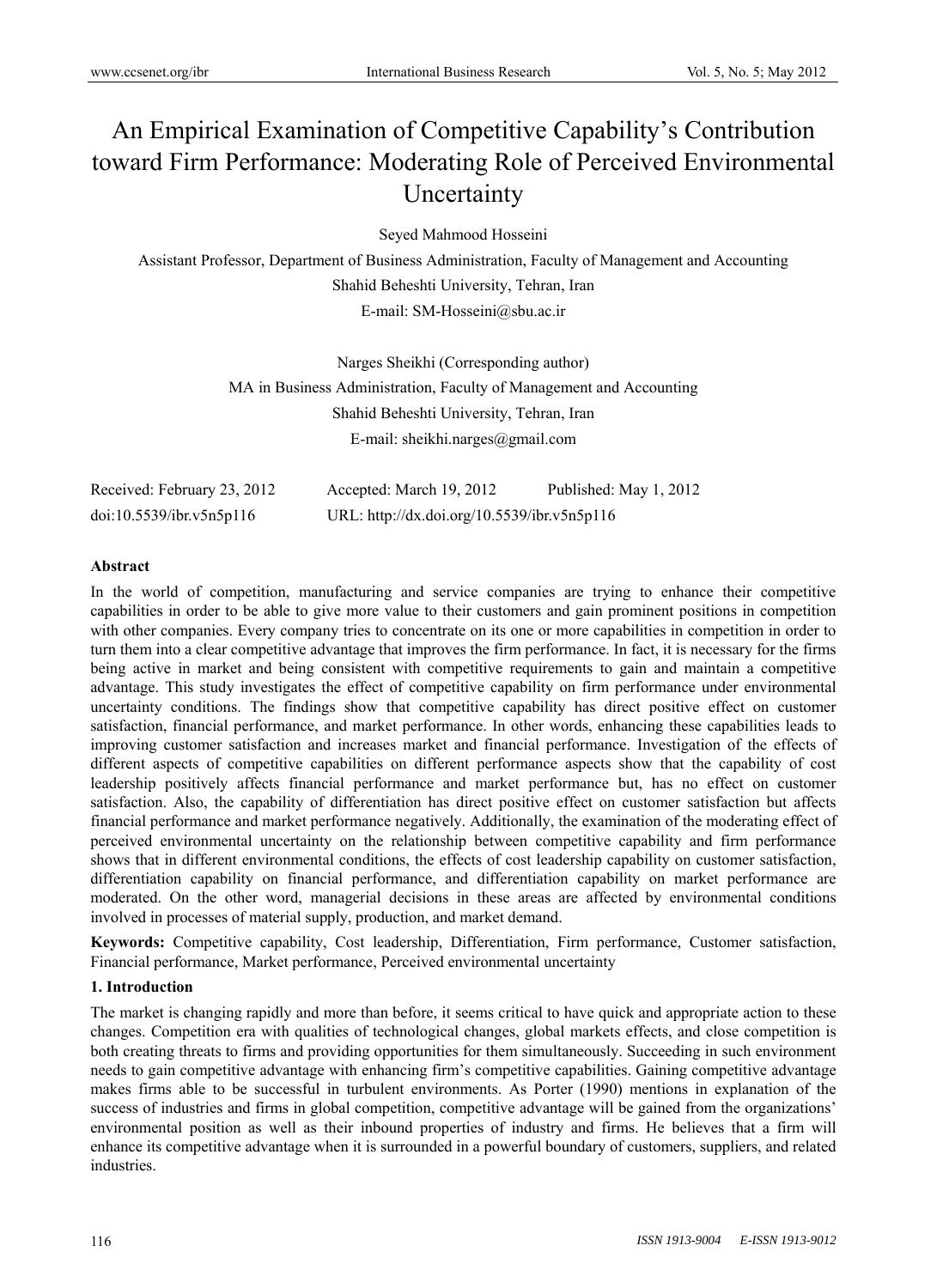It is the main purpose of this study to investigate the role of competitive capability and its elements on firm performance under the conditions of environmental uncertainty perceived by the managers of the firms. Generally, proper matching between strategy and available competitive advantage is considered as an important step in strategy regulation and in this way, investigation and measurement of the firm capabilities in creating competitive advantages is necessary. So, considering how competitive capabilities affect performance, the firm will be able to examine its proper competitive strategies and allocate its resources and capital for improving capabilities affecting firm performance.

In fact, the main question of the study is: How do competitive capabilities -cost leadership and differentiation- affect firm performance -customer satisfaction, financial performance, and market performance? How does this effect change with conditions of perceived environmental uncertainty?

# **2. Theoretical Framework and Literature Review**

The concept of competitive advantage is mentioned sporadically in the context of corporate strategies till late 1980s. There are discussions related to competitive advantage like strengths and weaknesses of firms in Ackoff (1970) and Andrews (1971) that are not mentioned competitive advantage exactly. However Penrose (1959) in 'The Theory of the Growth of the Firm' mentions the word of competitive advantage many times but does not refer to the concept precisely. Also, Ansoff (1965) refers to the word just when is to explain the firm's requirements for effective competition in the market and names that as one of four elements of strategy. So, with respect to the wide use of the concept of competitive advantage in the literature, it was not used as its current meaning (Klein, 2001). The advent of this concept in management and marketing context was from Porter's theory of competitive advantage (Porter, 1985). He concentrates on offering values to the customers in definition of competitive advantage and describes it as the heart of firm performance in competitive markets. In other words, competitive advantage mainly is about offering products from which customers perceive more value compared with competitors' products (Saloner, Shepard & Podolny, 2001).

In order to achieve competitive advantage, a firm should consider both its internal capabilities and external environmental factors (Appelbaum, 2000). So, what matters about gaining a competitive advantage can be mentioned in two separate but related concepts: First, a firm can create a specific competitive advantage according to the evaluation of its key capabilities that is based on value creating, rare, inimitable (differentiated from competitors), and complicated (non-substitutable) assets and resources referring to the resource-based view (RBV) (Barney, 1991). This advantage makes it possible for the firm to achieve positions and level of performance better than competitors. Second, complicated factors of the environment and its uncertainty lead to imitation of the advantage with the competitors or decreasing its value for the customers (Sadri & Lees, 2001). Recognition of the factors making uncertainty in the environment helps firms to find the origin of their possible threats and opportunities and concentrate on a successful competitive strategy relative to the analysis of the findings. A competitive advantage can be reliable if it's not temporary and haphazard. Now the firm can improve its performance over its competitors with emphasis on its competitive advantage. Hay and Williamson (1991) in definition of competitive advantage focus on its ephemerality and believe that reliability on such an advantage is till the market valorizes it. So, considering the environmental complexity and market turbulence, the firm should emphasis on an appropriate competitive advantage through which its performance can be improved.

Porter (1985) introduces three strategic approaches for gaining competitive advantage: cost leadership, differentiation, and focus. Every firm selects its appropriate approach with paying attention to its specific competitive capabilities and environment conditions and does its best to gain valuable performance results with moving through the approach. According to Tracy et al. (1999), competitive capabilities are probable distinction points between a firm and its competitors. They believe that managers cannot control their competitive capabilities directly; however, these capabilities are consequences of managerial decisions and can hasten performance levels of the firm.

In most studies the firm performance is considered as an important factor for measurement of the success of a competitive advantage in market conditions. For example, for measurement of the success of a competitive advantage in a firm, Kay (1993) mentions that it can be calculated with the ratio of added value to net or gross output of the firm. In fact, he establishes a direct relationship between competitive advantage and added value -can be extracted from annual reports. So, in Kay's view, competitive advantage concept is the same with better financial performance to competitors while, Porter (1985) focuses on total value -beyond just cost approach-offered by the firm to the customers. To gain competitive advantage, he emphasizes on values that are in upper level in compare to the customer's cost. On the other hand, if customer's received value is more that its spending, we can say that the customer is satisfied and such satisfaction can provide considerable performance advantages for the firm.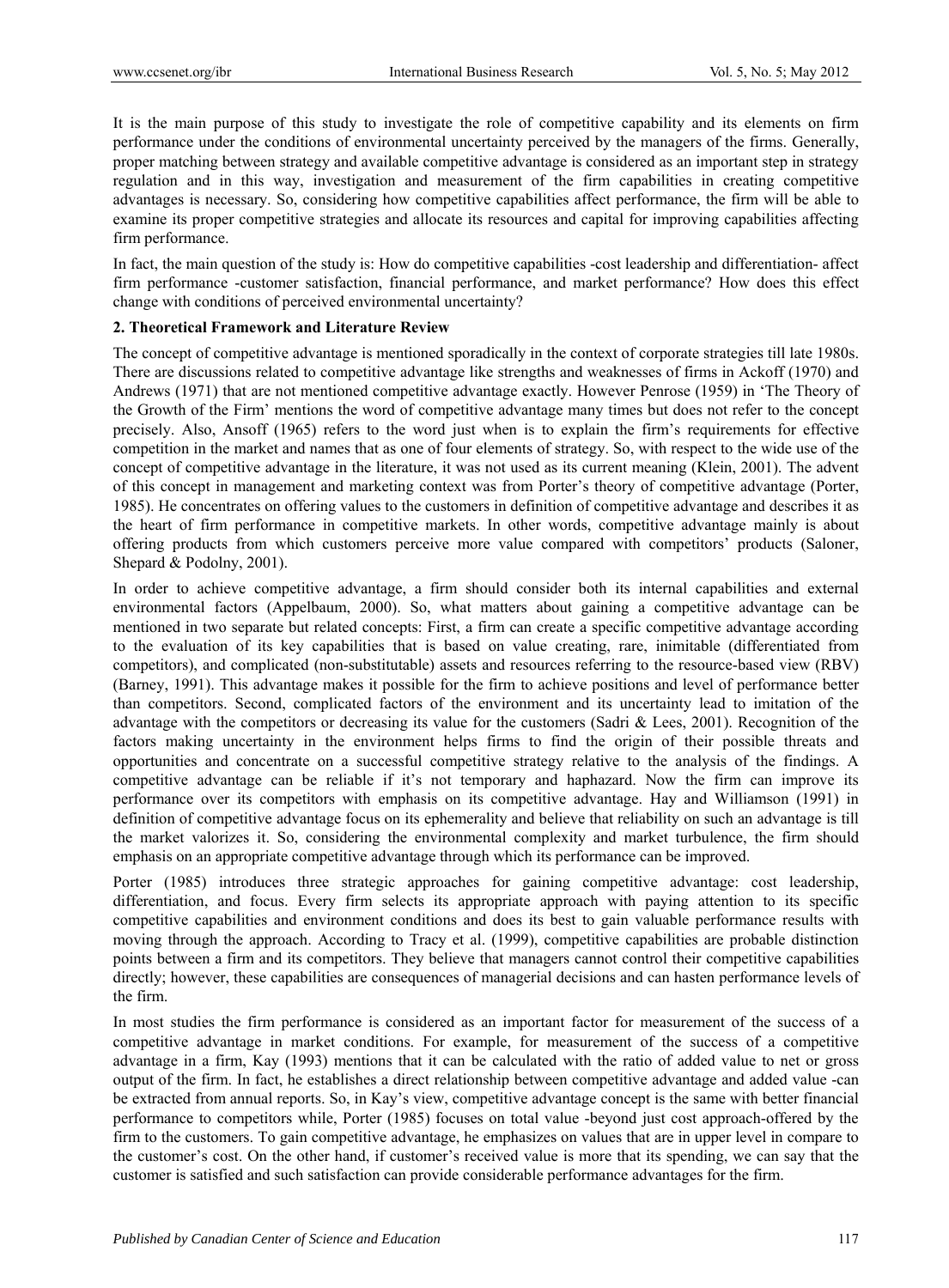Investigation of theoretical background, concepts and theories related to competitive advantage shows that this concept plays a critical role in firm performance and competitive position. Also, the focus of related theories is on dynamic nature of competitive advantage and paying attention to effective competitive requirements in order to persistence of firm's competitive advantage in the market. For this purpose and in order to empirical investigation of the concept, previous studies are been examined and turned out that different researchers have focused on different approaches and indices in investigation of the effect of competitive capability on the firm performance. So, firstly we review and examine those different viewpoints and approaches, and secondly the proposed conceptual model of research is presented according to the mentioned models and indices in previous works. Our main focus in this study is on researches done since 2000 and their findings in literature review:

Matanda and Schroder (2002) investigated the effect of competitive capabilities of supply chain on business performance of horticultural industry in Zimbabwe. Indices have been used with them for measurement of competitive capability was for the first time in studies, and included elements of technical efficiency, marketing efficiency, innovation, cost and waste reduction, and access to credit. Also in order to investigation of business performance, they used market share growth, sales volume, and new product introduction. According to the results, marketing efficiency positively affects business performance. Cost and waste reduction positively affects business performance - because of the major effect of waste reduction on business returns in perishable products. Technical efficiency significantly has negative relationship with business performance - because of farmers' opinion to investment on buyers' required technical facilities as an unnecessary and excess factor. Innovation has negative relationship with business performance - because of considering the innovation as a cost and not at least a short-term advantage. Access to credit negatively relates with business performance - because of its high cost and inequities in profit sharing between channel partners.

Vickery et al. (2003) studied the effect of customer service on financial performance in automotive industry of North America through a one-dimensional approach to competitive capability and performance. In their survey, some firms tended to present objective information from which they gave real values but they used subjective evaluation of perceived performance of managers in other firms. Findings showed that customer service positively and directly affects financial performance.

In another research, Kim (2006) studied the effect of the alignment between corporate competitive capability and supply chain operational capability on the firm performance with considering moderating effect of developmental stages of supply chain integration. The survey was conducted in different industries of Japan and Korea. Competitive capability is measured with components of cost leadership, innovative marketing technology, differentiation, and customer service; and the dimensions for measuring performance are customer satisfaction, market performance, and financial performance. As it can be considered, the indices used in this work for evaluation of competitive capability are totally different from the work of Matanda and Schroder (2002). Also, comparing to mentioned works, wider range of performance dimensions are measured. According to the findings, parallel with the development of supply chain integration stages, reciprocal relationship between the firm's competitive capability and operational capability of supply chain improves performance as a matter of customer satisfaction. This strengthens market-based performance and eventually financial performance hastens. Alignment between differentiation capabilities (customer service) and logistical capability leads to customer satisfaction, while alignment between innovative marketing technology capability and technological capability leads to market-based performance, and the accordance between cost leadership capability and structural capability makes financial performance hastened. Considering the change of key criteria of performance from customer satisfaction to market-based performance and then to financial performance, focusing on capabilities can move from differentiation/customer service capabilities-logistical capabilities to innovative marketing technology-technological capabilities, and then to cost leadership-structural capabilities. But the effect of the reciprocal relationship of two capabilities -corporate competitive capability and supply chain operational capability- on firm performance decreases with development of supply chain integration stages, and eventually supply chain integration is substituted with the effect of reciprocal relationship of the two capabilities on the firm performance.

Rosenzweig et al. (2003) studied on the relationship between competitive capabilities and business performance in consumer products industries in different geographical areas including North America, Europe, Asia-Pacific, and Latin America. They analyzed competitive capability with product quality, delivery reliability, process flexibility, and cost leadership; and business performance with return on assets, the percentage of revenues from new products, customer satisfaction, and sales growth in target market relative to main competitors. Findings with respect to the size as a control variable show that competitive capability directly influences on the percentage of revenues from new products, and cost leadership is the sole competitive capability that drives increased percentage of revenues from new products. Manufacturers will be able to regulate prices in response to the market through the capability of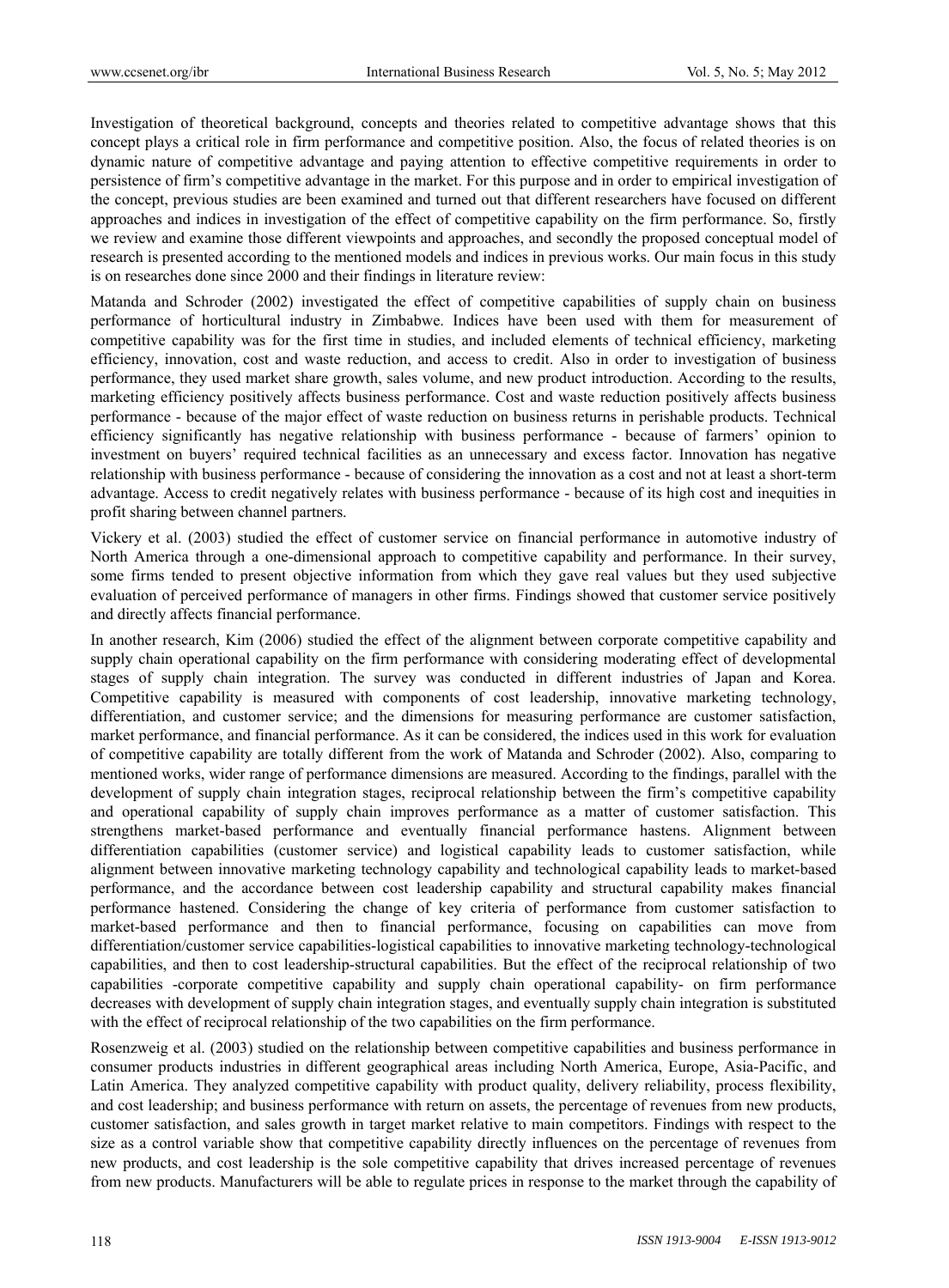cost leadership. While empirical results show that improved competitive capabilities directly lead to business performance, individual effects extremely changes with different performance criteria.

A glance on other researches in this area (Li et al., 2006; Swink et al., 2007; Mzoughi et al., 2008) reveals that indices used to measure competitive capability in them are considerably close to the ones of Rosenzweig et al. (2003) with different and more specific categorization of indices of course. The findings of these researches are explained briefly.

Li et al. (2006) studied the effect of competitive advantage on organizational performance in different industries in the United States. Competitive advantage is measured by price/cost, quality, delivery dependability, product innovation, and time to market; and organizational performance by market performance and financial performance. The results show that quality and time to market are more powerful indices for competitive advantage relative to other three elements. On the other hand, it can be perceived from the findings that upper levels of competitive capability can lead to better organizational performance. Organizational performance is affected more by competitive advantage than by supply chain management practices.

Swink et al. (2007) surveyed the effect of manufacturing competitive capabilities on plant performance. In order to investigate research objective, they focused on different industries in North America. Competitive capability is measured by cost efficiency, quality, delivery, process flexibility, and new product flexibility; and plant performance by market performance and customer satisfaction. According to the findings, flexibility of new product is a more important competitive capability. On the other hand, cost efficiency and process flexibility are either non-significantly or negatively associated with plant performance. Every capability of quality, delivery, and new product flexibility is associated with enhanced market performance. Also, delivery and quality capabilities are considerably related with more satisfaction of customer. In contrast, cost capability is negatively related with both aspects of business performance.

Mzoughi et al. (2008) studied the effect of competitive advantage on organizational performance in different industries in Tunisia. They measured competitive advantage by the dimensions of price, quality, time to market, innovation, and reliability of delivery. Also financial performance and market performance were measuring elements for organizational performance. The findings show that, from the aspects of competitive capability, only time to market has positive effect on financial performance.

Kim (2009) studied the effect of competitive capability on firm performance in different industries of Japan and Korea, and used indices similar to his previous work of 2006. According to its findings, it can be mentioned that reciprocal relation of competitive capability of the firm and supply chain practical capability in Japanese firms has direct effect on firm performance wherever this interactive relationship appears after the integration of supply chain. On the other hand, interactive relationship between the firm's competitive capability and practical capability of supply chain in Korean firms leads to supply chain integration and becomes related with performance on this matter. So, interactive relation between competitive capability and practical capability of supply chain has direct relationship with the firm performance in Japanese firms, but this relationship is indirect- through supply chain integration- in Korean firms.

Also, Oghazi (2009) investigated the effect of competitive capabilities on firm performance in Sweden industries by means of dimensions similar to Kim's works (2006, 2009). He used "focus strategy" as another element of competitive capability as well as elements of Kim's works. The findings show that competitive capability has direct positive effect on firm performance.

We summarize briefly these research findings in Table 1 and discuss them below.

# Insert Table 1 Here

It can be mentioned according to the findings of these previous researches that competitive capabilities affect the firm performance. Also, negative relationship between these variables is confirmed in some studies. For instance, Swink et al. (2007) show that cost leadership competitive capability negatively affects customer satisfaction and market performance. Also, Matanda and Schroder (2002) found that capabilities of technical efficiency, innovation, and access to credit negatively affect business performance. In other words, these researchers believe that some competitive capabilities lead to decrease in performance level. On the other hand, the results of investigation on direct and indirect influences show that competitive capability effects on organizational performance directly (Rosenzweig et al., 2003; Li et al., 2006; Swink et al., 2007; Mzoughi et al., 2008; Oghazi, 2009; Matanda & Schroder, 2002; Vickery et al., 2003) and indirectly through interacting with operation of supply chain management (Kim, 2006, 2009), or supply chain integration (Kim, 2009). Also, findings of previous researches show that some dimensions of competitive capabilities have stronger effect on performance than others (Rosenzweig et al., 2003;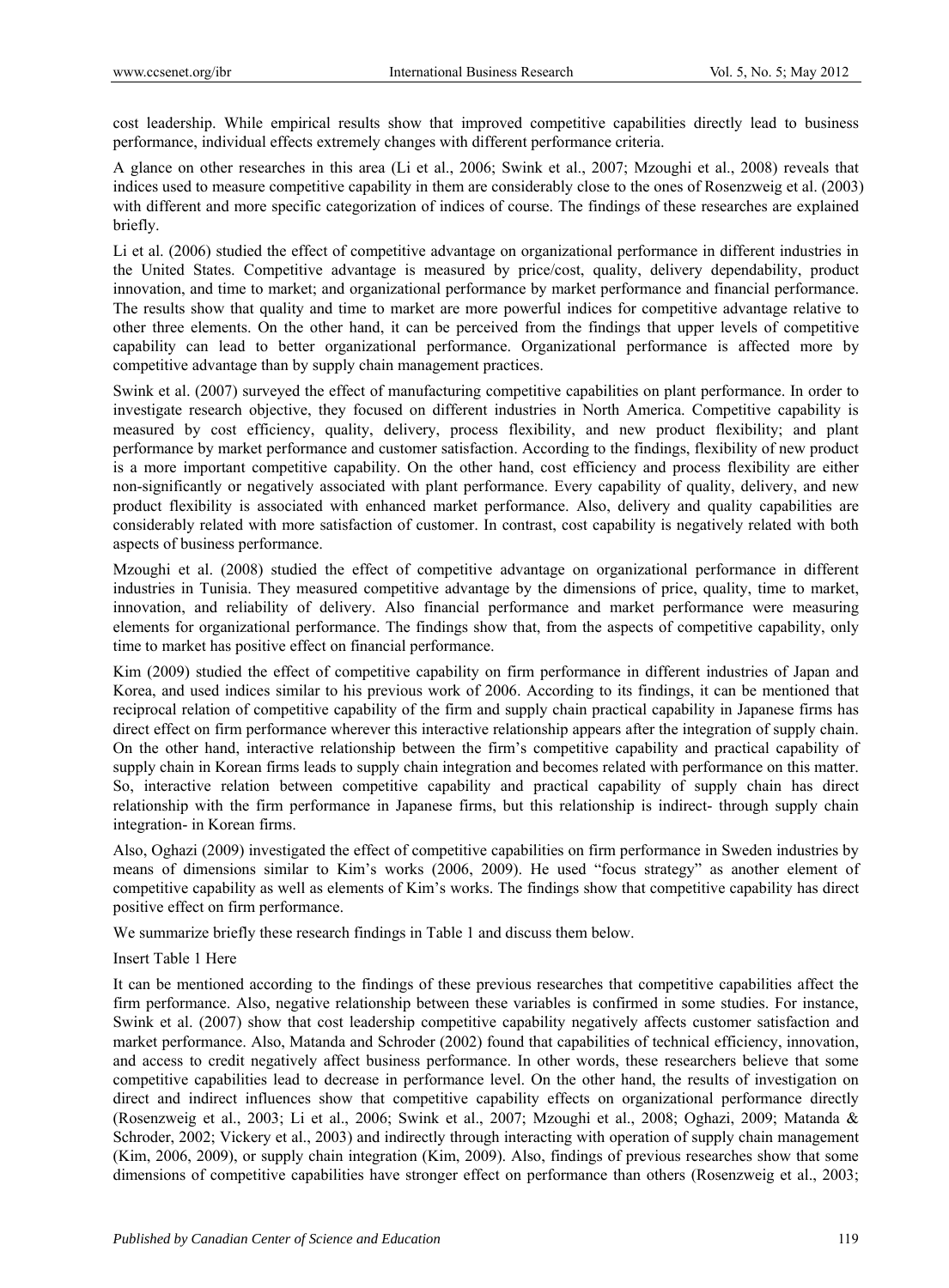Swink et al., 2007; Kim, 2006; Mzoughi et al., 2008). So, according to the results, confirming the influence of competitive capabilities on firm performance, the influence of different dimensions of this variable may be varying as a matter of type and intensity and this may lead to different implications. Additionally, various indices are investigated by researchers in previous works for competitive capability and firm performance that are mentioned below:

**Competitive Capability:** Porter (1980) mentions that in order to achieve better position among competitors, the firms can take three approaches: cost leadership, differentiation, and focus. The firms can thrive with more than one approach of course. Each of these common approaches includes a mainly different path to gain competitive advantage. Competitive advantage lies in the heart of any strategy and adopting a proper one, as a matter of the type of competitive advantage and the scope of the business, will lead to make firms achieve a competitive advantage (Porter, 1980). In focus approach one or both approaches of cost leadership and differentiation will be considered; so, we will investigate only on cost leadership and differentiation each of which can become a perceivable value for customer so that he will be willing to spend money for it. Additionally according to previous studies, Indices of cost leadership (Kim, 2006, 2009; Rosenzweig et al., 2003; Swink et al., 2007; Oghazi, 2009; Feng et al., 2010; Li et al., 2006) and differentiation (kim, 2006, 2009; Oghazi, 2009; Hosseini Baharanchi, 2009) are more used for measurement of competitive capability. So, it can be categorized with two concepts: Cost leadership and Differentiation.

**Firm Performance:** Previous studies have considered various dimensions for this concept that customer satisfaction (Kim, 2006, 2009; Rosenzweig et al., 2003; Swink et al., 2007; Zailani & Rajagopal, 2005; Oghazi, 2009; Tracey et al., 2005), financial performance (Kim, 2006, 2009; Rosenzweig et al., 2003; Oghazi, 2009; Vickery et al., 2003; Li et al., 2006; Tracey et al., 2005; Mzoughi et al., 2008), and market performance (Kim, 2006, 2009; Frohlich & Westbrook, 2001; Swink et al., 2007; Oghazi, 2009; Li et al., 2006; Tracey et al., 2005; Mzoughi et al., 2008) are more popular. Therefore, we used three dimensions for firm performance construct in this study: Customer Satisfaction, Financial Performance, and Market Performance.

**Perceived Environmental Uncertainty:** This variable is considered with three elements of supply uncertainty, manufacturing uncertainty, and demand uncertainty in most studies (Merschmann & Thonemann, 2010; Ho et al., 2005; Davis, 1993). Davis (1993) mentions according to his work's findings that various dimensions of environmental uncertainty are main issues that can influence on managing the supply chain processes. So, every dimension should be measured thoroughly, and their impact on supply chain processes should be analyzed to achieve better performance results (Ho et al., 2005). We discuss on this variable through three dimensions in this study: Supply Uncertainty, Manufacturing Uncertainty, and Demand Uncertainty.

## **3. Hypotheses Development and Conceptual Model**

#### *3.1 Research Hypotheses*

The managers' ultimate goal is to improve the firm performance and for this objective, they consider competitive capability as one of the main factors for hastening customer satisfaction and market performance (Tracey et al., 1999). As mentioned in literature, competitive capabilities considerably influence, directly or indirectly, on the firm performance (Kim, 2006, 2009; Rosenzweig et al., 2003; Li et al., 2006; Swink et al., 2007; Mzoughi et al., 2008; Oghazi, 2009; Matanda & Schroder, 2002; Vickery et al., 2003). According to Porter (1996), competitive capabilities provide survival and growth opportunities for firms. Considering the importance of this effect in previous studies, following hypotheses are investigated in this study:

#### 3.1.1 Impact of Competitive Capability on Customer Satisfaction

Referring to Tracey et al. (1999), it can be found that empirically there is a clear path from competitive capability to customer satisfaction. In other words, competitive capability is a stimulus for customer satisfaction. Various studies have focused on the relationship between competitive capability and customer satisfaction (Kim, 2006, 2009; Rosenzweig et al., 2003; Swink et al., 2007; Oghazi, 2009). This relationship is confirmed in most researches, but more or less there is contradictory in results. So our first hypothesis is:

H1: Competitive capability influences on customer satisfaction.

Different dimensions of competitive capabilities have different effects on customer satisfaction of course. Kim (2006) showed that differentiation and customer service as competitive capabilities influence on customer satisfaction, but cost leadership has no effect. Rosenzweig et al. (2003) disclosed that cost leadership does not influence on customer satisfaction. The findings of Swink et al. (2007) show that cost leadership capability negatively affects customer satisfaction. On the other hand, this competitive capability leads to decrease in customer satisfaction. According to findings of previous researches, these sub-hypotheses are considered: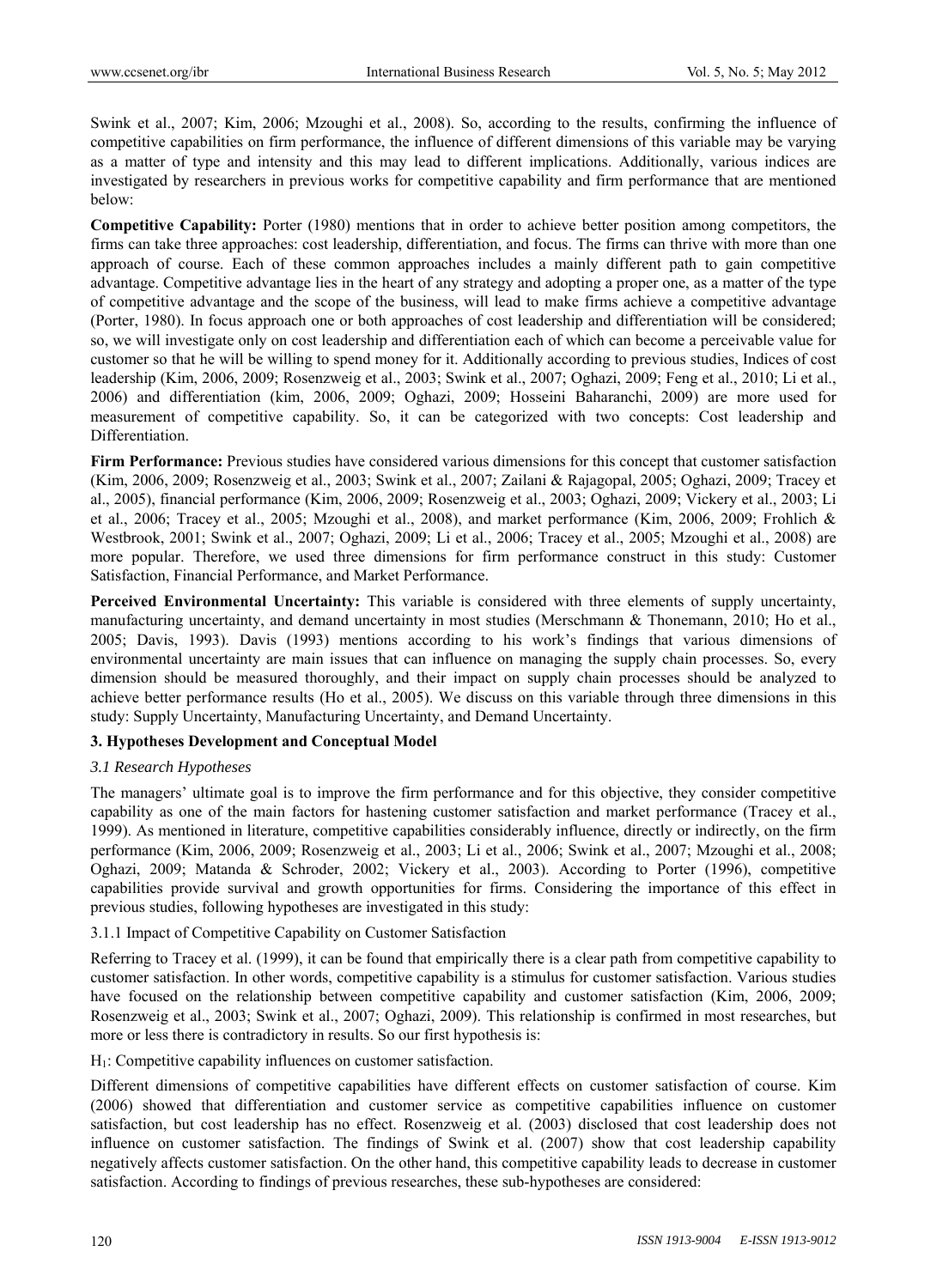$H_{1a}$ : Cost leadership capability affects customer satisfaction.

 $H_{1b}$ : Differentiation capability affects customer satisfaction.

3.1.2 Impact of Competitive Capability on Financial Performance

Vickery et al. (2003) conclude that competitive capability (customer service) positively affects financial performance. Also, Tracey et al. (1999) mention based on their findings that competitive capabilities influence on the firm's financial performance indirectly through customer satisfaction improvement. The effect of competitive capability on financial performance is considered in various papers (Kim, 2006, 2009; Li et al., 2006; Mzoughi et al., 2008; Oghazi, 2009; Vickery et al., 2003), and consensus cannot be seen in their findings. The second hypothesis is:

H<sub>2</sub>: Competitive capability influences on financial performance.

Remarkable results can be achieved with more detailed look at the effect of different indicators of competitive capability on financial performance. A firm can increase its profit margin and return on investment (ROI) with improving product quality. Innovative organizations which are able to introduce new product quickly can increase their growth rate and market share (Mzoughi et al., 2008). Kim (2006) investigated on various Japanese and Korean firms, and found that cost leadership capability positively affects financial performance. In contrast, differentiation has no effect on financial performance. Therefore, we investigate several sub-hypotheses as follows:

 $H<sub>2a</sub>$ : Cost leadership capability affects financial performance.

 $H<sub>2b</sub>$ : Differentiation capability affects financial performance.

3.1.3 Impact of Competitive Capability on Market Performance

It is necessary for cost structure of the firm to be optimized in order to make the firm able to offer a competitive price in the market. On the other side, products with more added value and better quality compared to competitors lead to enhance firm's market position and improvement of its market performance (Oghazi, 2009). Different researchers have investigated the effect of competitive capability on market performance (Kim, 2006, 2009; Li et al., 2006; Swink et al., 2007; Mzoughi et al., 2008; Oghazi, 2009). So, our third hypothesis to test is:

H<sub>3</sub>: Competitive capability influences on market performance.

Considering the effect of various dimensions of competitive capability on market performance, it can be revealed that cost leadership and differentiation has different effects on market performance. Swink et al. (2007) found that in different industries of North America, cost leadership negatively affects market performance. On the other hand, they believe that this capability leads to reduction in market performance of the firm. In contrast, the findings of Rosenzweig et al. (2003) show that cost leadership capability hasten market performance. As a result, following sub-hypotheses are investigated:

 $H_{3a}$ : Cost leadership capability affects market performance.

H3b: Differentiation capability affects market performance.

*3.2 Proposed Conceptual Model: Competitive Capability on Firm Performance* 

According to the research purpose, conceptual framework is exhibited in Figure 1.

Insert Figure 1 Here

As illustrated in this figure, the effect of cost leadership on different aspects of performance is tested through subsidiary hypotheses of  $H_{1a}$ - $H_{3a}$ , and similarly for differentiation and its effects on different aspects of performance,  $H_{1b}$ - $H_{3b}$  will be tested. Also, the effect of perceived environmental uncertainty as a moderating effect on each of subsidiary hypotheses is revealed.

## **4. Research Method**

## *4.1 Scale Development and Data Collection*

In order to be sure about content validity of research tool, we tried to design the questionnaire based on valid theories and confirmed indices of previous studies. Our target population is active firms of food industry and we tried to choose indices related to the population. Measurement of face validity of research is performed by means of face-to-face interview with three academics and six executive managers from food industry. Initial questionnaire with fifty questions was studied, and the questions were criticized with respect to being related to food industry, understandability, order, and clearance. The emphasis in this step was on questions not to be so long that become boring, and every question ask only about one thing. So, some suggested questions of academics and managers that were consensus with experts' and managers' view were added to the questionnaire.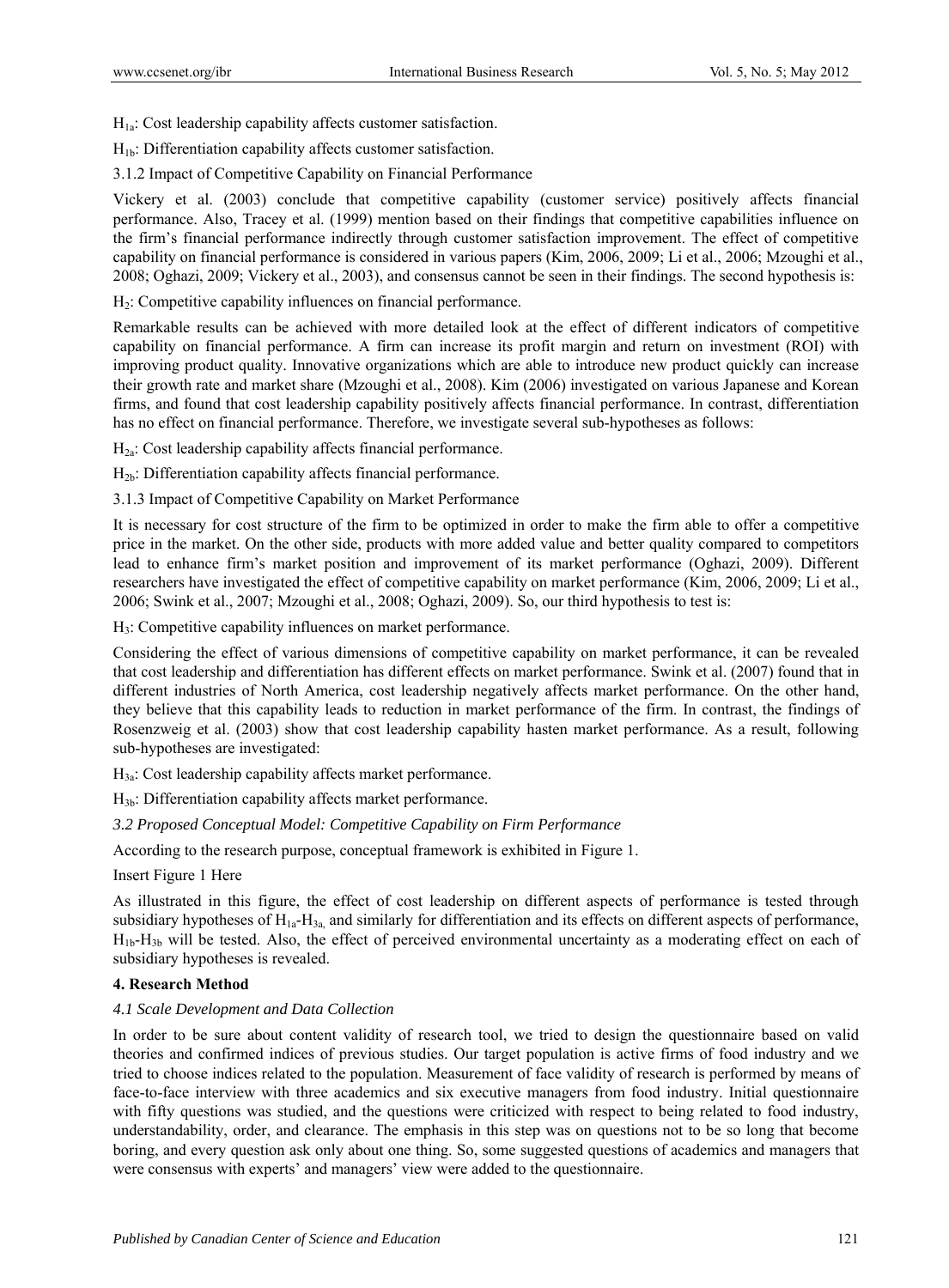The modified questionnaire was sent to the experts, and general format of it were confirmed in this step with some corrections. Then a 21- question form divided in twenty firms as a pre-test and the respondent managers were asked to offer their corrective reviews about the questions as well as answering. Slight changes were done on general design of the tool according to this pre-test feedback, and the final questionnaire was ready to dispense in sample firms.

The considering firms were average and large as a matter of size -number of staff- with at least fifty. In this study, 275 questionnaires distributed among food industry firms and 86 firms consented to fill the forms. Respondent managers included CEO, chairman, technical and quality control manager, business administrator, and factory manager with at least five years of experience in their organizational position in that firm to answer the questions with thorough familiarity with the firm. Also, in order to increase reliability of the answers, the respondents were asked to consult with other managers about a particular area of some questions that they are not so familiar with. The managers filled the forms with acceptable accuracy, and they benefited other managers' reviews in responding the questions were needed, because they were willing to know about the results

As can be seen in Table 2, the results of reliability test of research tool - test-retest method with Cronbach's Alpha show that every three variables of the research with more than 0.7 Cronbach's alpha coefficient (Netemeyer et al., 2003; Nunnally, 1978) are appropriately reliable.

## Insert Table 2 Here

Cronbach's alpha coefficient of the whole questionnaire is 0.83 as is exhibited in Table 2 and this means that the respondents' perception of the questions is mainly same with each other and so, the research tool is reliable.

#### *4.2 Research Variables and Measurements*

Previous researches have been investigated to define different aspects of the variables, and indices considered by researchers have been identified and corrected through interviewing with academics and executive managers. The final indices have been used in questionnaire are mentioned in Appendix A.

#### **5. Data Analysis**

#### *5.1 Investigating Measurement Items*

Confirmatory factor analysis (CFA) is used to statistical significance test of research relationships and fitting measurement models of research variables. As is exhibited in Table 2, factor loadings of research variables include the range between 0.57 and 0.98. So, we can be sure that every observed variable (questions) has appropriate correlation with its latent variable.

Composite reliability evaluates internal consistency of measurement model (Chatzoglou & Vraimaki, 2009), and there are many reviews about the cut-off point of this kind of validity. Chin (1998) and Kim (2009) suggest 0.7, but Bagozzi and Yi (1988) focus on 0.6 in their study. We considered minimum level of 0.7 as acceptance level of this index, and observed that the instrument of the research has Composite reliability (Table 2).

Goodness-of-fit indices of the measurement model for each latent variable are shown in Table 3. As can be seen in this table, the overall fits of all three confirmatory factor analyses were judged to be satisfactory. So, it can be assertive that the tool has been used for measurement of the research topic has construct validity.

#### Insert Table 3 Here

#### *5.2 Sample and Descriptive Statistics*

The firms have been investigated in this study are from active firms of food industry in Tehran. 25.4 percent are from dairy products, 23.9 percent from sugary products, 12.7 percent from canned products, 11.3 percent from meat products, and 5.6 percent from edible oils industry. Descriptive statistics and correlation matrix of the dimensions of research variables are exhibited in Table 4. It shows that research tool has predictive validity because of the significant correlation between dimensions of competitive capability and firm performance (Swink et al., 2007).

#### Insert Table 4 Here

Analysis of variance statistical test (ANOVA) is used to evaluate generalizability of the results to the whole of industry. In other words, this test shows weather there is significant difference between competitive capability, firm performance, and perceived environmental uncertainty in different groups of food industry. According to the results of the test, significant coefficients are 0.113, 0.786, and 0.130 for competitive capability, firm performance, and perceived environmental uncertainty, respectively. It can be concluded that the studied sample has appropriate congruence, and there is not any significant difference between groups of food industry as a matter of research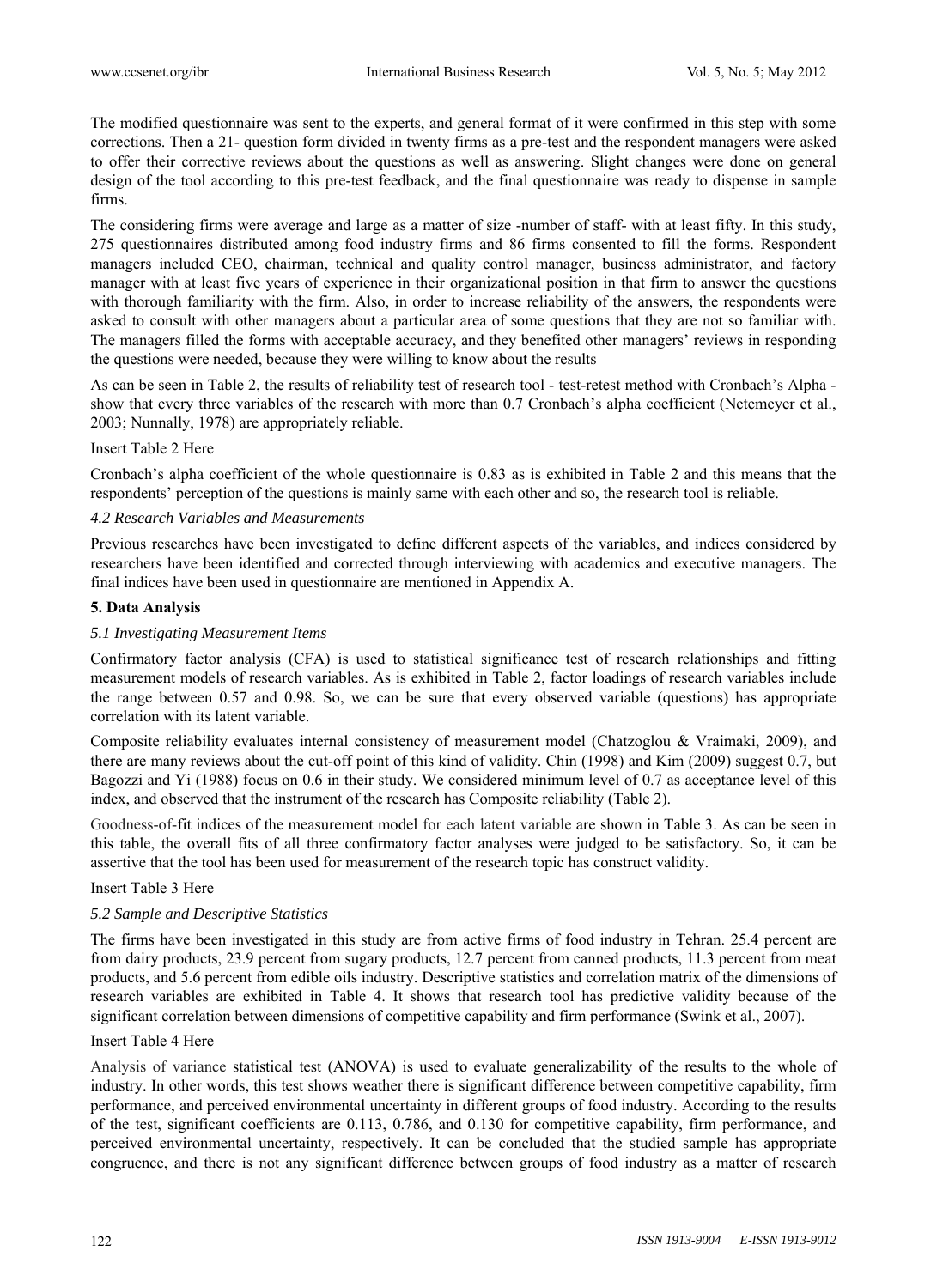variables because of the coefficients being over 0.05. On the other words, the results can be generalized to the whole food industry.

## *5.3 Testing Hypotheses with Structural Equation Modeling*

The relationships between research variables are studied by means of Structural equation modeling with LISREL software. So, simultaneous evaluation of hypotheses is done with initial model. As it is exhibited in Table 5, significant coefficients for all three main hypotheses are more than critical t-value (1.96), and this confirms hypotheses. Also, the results of testing main hypotheses with structural equation modeling show that the goodness of fit indices for model with main hypotheses satisfies the generally accepted standards for Goodness of Fit.

#### Insert Table 5 Here

The model of the main hypotheses is exhibited in Figure 2. The path coefficients in the figure show that the effect of competitive capability on financial performance is more than the effect of competitive capability on other aspects of firm performance. In other words, enhancement of competitive capability of a firm has stronger effect on indices of financial performance.

#### Insert Figure 2 Here

Subsidiary hypotheses of the research are investigated by means of Structural equation modeling in the rest, and the effects of every aspect of competitive capability, cost leadership and differentiation, on each dimension of firm performance, customer satisfaction, financial performance, and market performance, are measured.

According to Table 6 as significant coefficients for each subsidiary hypothesis show, it can be claimed that cost leadership capability has no effect on customer satisfaction, but it has direct and positive effect on financial performance and market performance; while differentiation capability has a direct positive effect on customer satisfaction, but it has a direct negative effect on financial and market performance. Additionally, the goodness of fit indices of the model shows the fit of the sub-hypotheses model suitable, and the observed data match the conceptual model of the research appropriately (Table 6).

#### Insert Table 6 Here

The model for subsidiary hypotheses of the research with path coefficients of causal relations between variables is exhibited in Figure 3.

#### Insert Figure 3 Here

According to these path coefficients, if we consider only direct and positive effects, it can be concluded that competitive capability strongly influences on financial performance and market performance, while differentiation strongly influences on customer satisfaction.

## *5.4 Moderating Effect of Perceived Environmental Uncertainty*

Moderated multiple regression analysis and subgroup correlation analysis can be used for studying the effect of moderating variables (Stone-Romero & Anderson, 1994). Subgroup correlation analysis is used in this study by means of SPSS, and the measured statistic for perceived environmental uncertainty as the moderating variable of relationships between different aspects of competitive capability and various dimensions of firm performance is exhibited in Table 7. There will be moderating relationship if the observed statistic  $(U_0)$  is more than Chi-square value with  $k-1 = 1$  degree of freedom and alpha equal to 0.05, which is equal to 3.84. The findings show that the variable of perceived environmental uncertainty only moderates the relationship between cost leadership and market performance, cost leadership and financial performance, and differentiation and customer satisfaction. More detail investigation shows that moderating relationship exists only for significant relationships with positive path coefficient.

#### Insert Table 7 Here

Also, it can be concluded from Table 7 that perceived environmental uncertainty has no effect on other relationships between research variables. It means the effect of cost leadership on customer satisfaction, differentiation on financial performance, and differentiation on market performance does not change significantly in different environmental conditions.

# **6. Discussion and Implications for Managers: Improving Competitive Capabilities**

## *6.1 The Overall Effect of Competitive Capability on Firm Performance*

Literature review shows that competitive capabilities influence on firm performance directly and indirectly (Kim, 2006, 2009; Rosenzweig et al., 2003; Li et al., 2006; Oghazi, 2009). Kim (2009) concludes that competitive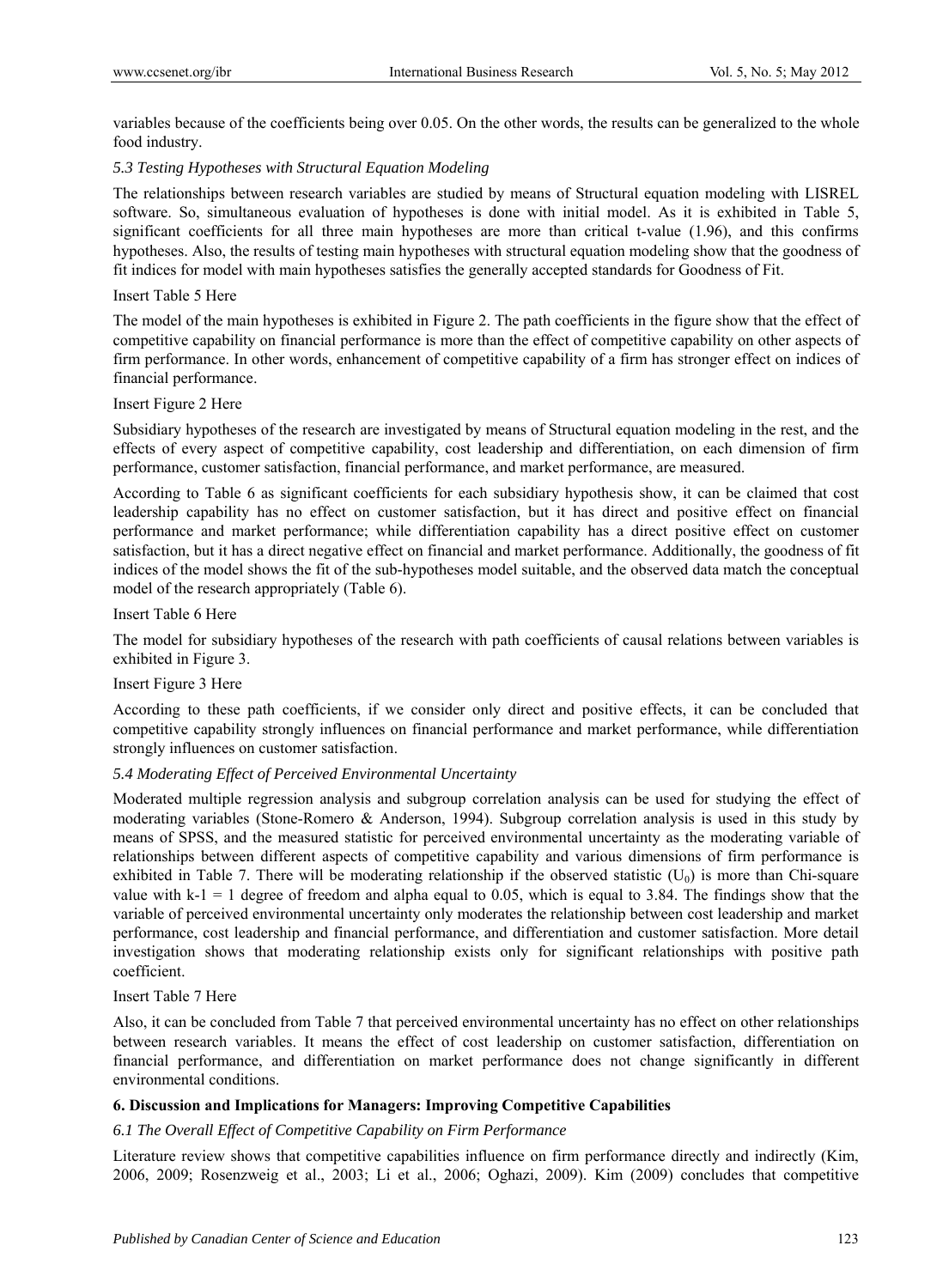capability influences on firm performance in Japanese firms directly and positively. The findings of Rosenzweig et al. (2003) show that improvement of competitive capabilities leads to better business performance. Li et al. (2006) mention that upper level of competitive capability lead to better organizational performance. The findings of Oghazi (2009) reveal that competitive capabilities have direct positive effect on firm performance. It has concluded from the current research that competitive capability enhancement leads to better performance. So, the findings are aligned with works of Kim (2009)-In Japanese firms-, Rosenzweig et al. (2003), Li et al. (2006); Oghazi (2009).

## *6.2 The Effect of Competitive Capability on Customer Satisfaction*

Considering the work of Tracey et al. (1999), it can be deducted empirically that there is a clear path from competitive capability to customer satisfaction. In the other words, competitive capability is considered as a stimulus for customer satisfaction. The findings of Kim (2006) show that differentiation and customer service influence on customer satisfaction, while, cost leadership has no effect on customer satisfaction. According to the findings of Swink et al. (2007), enhancement of cost leadership as a competitive capability leads to customer satisfaction reduction. Rosenzweig et al. (2003) reveal that cost leadership has no effect on customer satisfaction.

The results of this study indicate that the competitive capability will apply a positive effect on customer satisfaction. Thus, the findings of this research are consistent with the work of Tracey et al. (1999). It was also revealed that competitive capability of cost leadership does not influence on customer satisfaction which is in line with the findings of Kim (2006), and Rosenzweig et al. (2003). Additionally, the findings of current research showed that the capability of differentiation directly influences on customer satisfaction. This finding is consistent with Kim (2006)'s one.

# *6.3 The Effect of Competitive Capability on Financial Performance*

The findings of the work of Vickery et al. (2003) show that competitive capability (customer service) influences on financial performance directly and positively. According to the results of Mzoughi et al. (2008), a firm can increase its profit margin and return on investment with improvement of its product quality. Innovative organizations which have great power to introduce new products quickly are able to improve their growth rate and market share. They mention with discussion on the results that time to the market as a competitive capability influences on financial performance. Kim (2006) found that competitive capability of cost leadership influences on financial performance in Japanese and Korean sample firms, while, differentiation does not affect financial performance.

The findings of the current study confirm the positive effect of competitive capability on financial performance. Therefore, it is evident that in comparison with other research findings, this study's findings are consistent with the results of Vickery et al. (2003) and Mzoughi et al. (2008). Additionally, citing the results of this study, cost leadership capability affects financial performance that is in line with the result of Kim's (2006) article. Also, the findings of current study show that differentiation capability has negative effect on financial performance that is in contrast with the work of Kim (2006).

# *6.4 The Effect of Competitive Capability on Market Performance*

Tracey et al. (1999) consider competitive capabilities as one of main factors for market performance improvement. The findings of Rosenzweig et al. (2003) show that cost leadership capability enhances market performance. Also citing the results of Oghazi (2009), it is necessary for cost structure of the firm to be optimized in order to provide an opportunity to offer competitive price in market for the firm. On the other hand, products with more added value and higher quality than of the competitors lead to promote the firm's position in the market, and thus improve market performance. Swink et al. (2007) show that improvement of cost leadership capability leads to weaker market performance. In other words, they believe that this capability leads to market performance waning.

The findings of current study show that competitive capability affects market performance, and that is aligned with the findings of Tracey et al. (1999), Rosenzweig et al. (2003), and Oghazi (2009). On the other hand, closer review of the research hypotheses makes it clear that cost leadership capability leads to improve market performance, and this reveals that the findings are in contrast with Swink et al.'s work (2007).

Citing theoretical findings of the current work, some practical results are explained for experts and executive managers in food firms as follows: First, focusing just on cost leadership strategy does not lead to improvement of customer satisfaction. In other words, following this strategy makes some changes in products and even production process that ultimately the outcome not only does not appeal the customer, but also reduces customer satisfaction in most cases. The firms in adoption of cost leadership strategy should consider that reduction of costs must not lead to inappropriate changes and reduction final product value, because it can damage the firm's value and its reputation especially in food industry and may lead to customer loosing.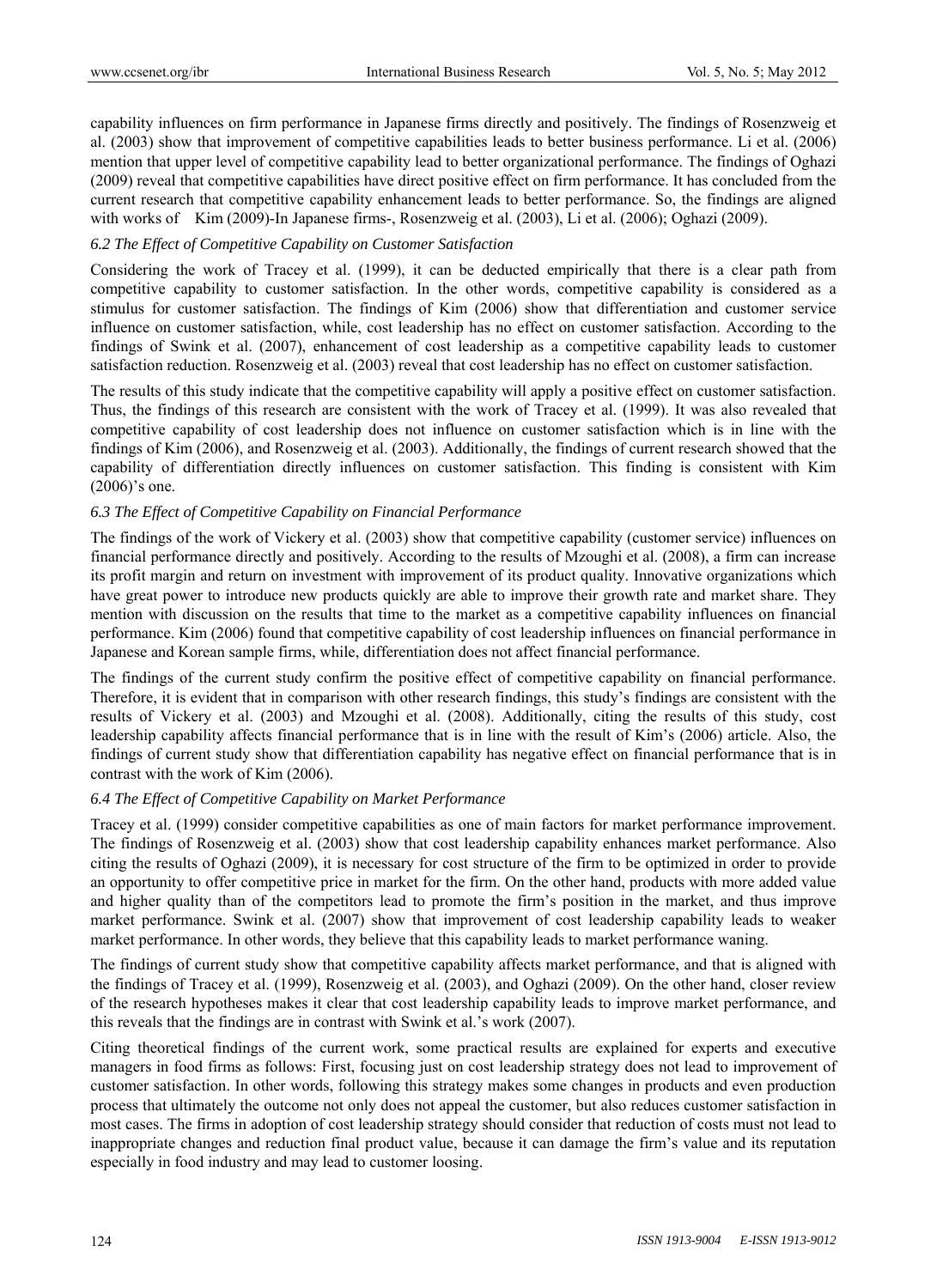Second, cost leadership capability positively affects financial and market performance. It is evident that reduction in cost makes financial performance improved. Considering market performance indices makes it clear that cost leadership strategy plays critical role in increasing market share and sales growth. This finding shows that ultimate effects of cost leadership that lead to price reduction, makes sales increased and in competitive environment enhances market share. In other words, the customers are more willing to purchase the company's products whereas this appetency is because of their price not for satisfaction. If the firm can consider customer satisfaction parallel to cost leadership strategy and implement an effective cost management process, it will achieve notable results.

Third, differentiation strategy positively affects customer satisfaction, but negatively influences on market and financial performance. In fact, making products changed and trying to differentiate them for customers' needs appropriate investment and this would be costly for the firm. Thus, its effect on financial performance is negative. On the other hand, such costs make the firm increase the prices and so, fewer customers will be able to purchase the products. In contrast, the customers are satisfied and consider the products valuable. The firms should take note that increasing prices regardless the majority's power of purchase will be contradict. In other words, the efforts of the firm for differentiating the products will be considered by only a minority of customers.

Forth, the effect of cost leadership capability on customer satisfaction, differentiation capability on financial performance, and differentiation capability on market performance become moderated in different environmental conditions. As a result, managerial decisions in these areas are affected by environmental factors in the process of material supply, production, and market demand. The managers in food industry firms should evaluate environmental factors continuously and make appropriate reactions, because specific competitive capabilities are considered in varying environmental conditions and so, the firm should be ready to make necessary changes in its strategies.

# **7. Research Contribution and Directions for Future Research**

This paper aims to report on an investigation of competitive capabilities, and how these capabilities lead to firm performance in the context of Iran. The main contribution of this paper is that it has investigated the moderating effect of environmental uncertainty on the relationship of every dimension of competitive capability and each aspect of firm performance, and these relationships have not been previously investigated.

According to the findings of the current research, some suggestions for future studies can be offered.

We recommend doing case study on a specific firm as the analysis unit in order to obtain more detail information about presented conceptual model. This method provides information that is not available in survey method.

Competitive capabilities and their effect on performance can be investigated in virtual organizations that are expanding in recent years. The findings should be compared with similar researches in traditional organizations. Of course, detail and precise investigation of competitive capabilities in virtual organizations needs to identify related indices carefully.

We did our survey on firms with at least five years of experience. It seems investigation on the years of experience as a control variable and its effect on relationships between variables in conceptual model would lead to useful and practical results.

Some dimensions of firm performance - financial and market performance-that exact data are available about them are measured by means of questionnaire, because such information is considered confidential in firms and access to such data is impossible. So, subjective questions with Likert scale have been utilized for measurement of these variables, whereas, measurement of these constructs with objective data results in more acceptable findings. Therefore, there is a need for further research using objective measures of firm performance.

# **References**

Ackoff, R. L. (1970). *A concept of corporate planning*. New York: Wiley-Interscience.

Ansoff, H. I. (1965). *Corporate Strategy*. New York: Mc Graw Hill.

Appelbaum, S. H. (2000). The Competitive Advantage of Organizational Learning. *Journal of Workplace Learning, 12*(2), 40-56. http://dx.doi.org/ 10.1108/13665620010316000

Bagozzi, R. P., & Yi, Y. (1988). On the evaluation of structural equation models. *Journal of the Academy of Marketing Science, 16*(1), 74-94. http://dx.doi.org/10.1177/009207038801600107

Barney, J. B. (1991). Firm resources and sustained competitive advantage. *Journal of Management, 17*(1), 99-120. http://dx.doi.org/10.1177/014920639101700108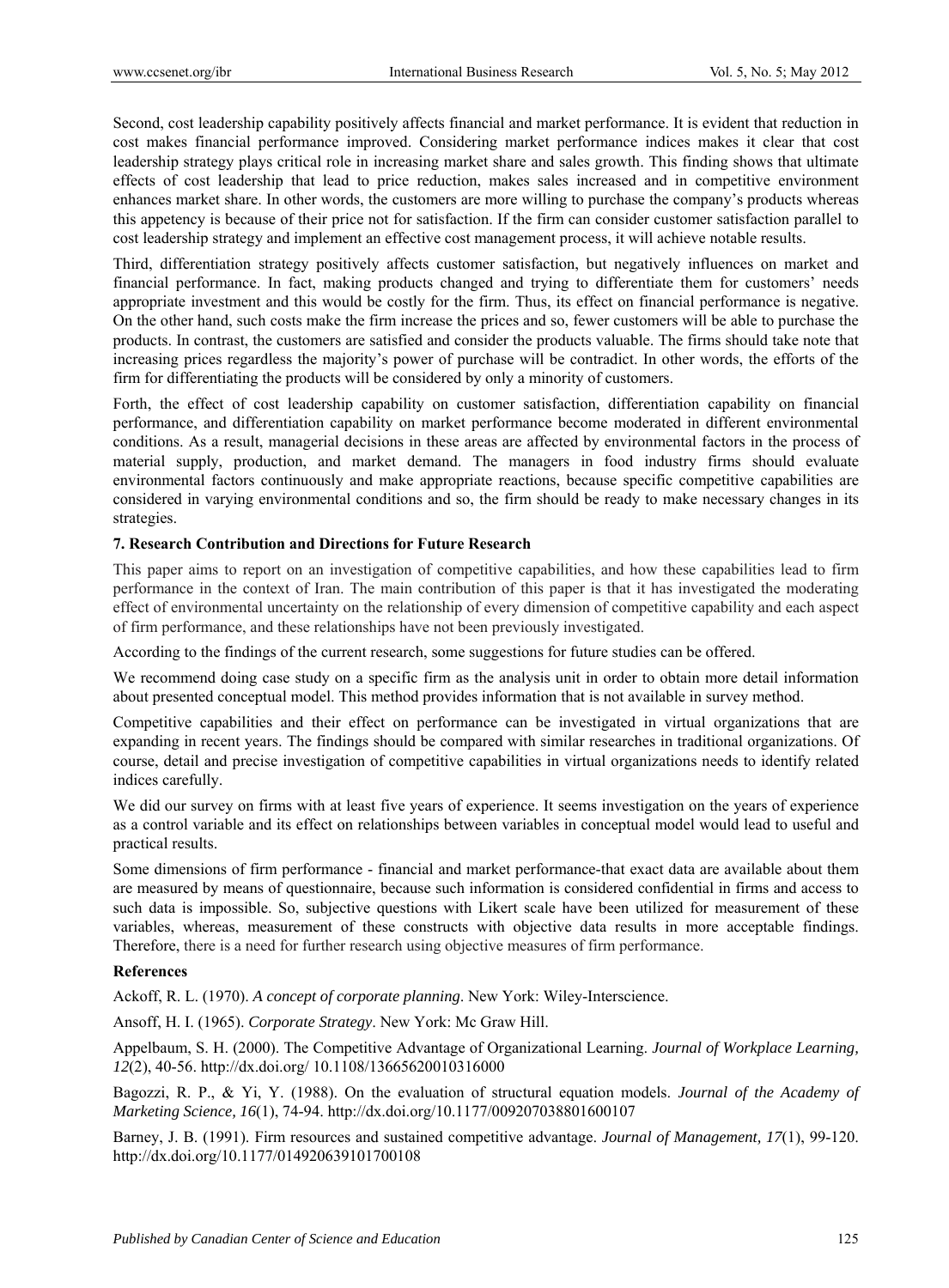Boon-itt, S., & Paul, H. (2006). A study of supply chain integration in Thai automotive industry: A theoretical framework and measurement. *Management Research News, 29*(4), 194-205. http://dx.doi.org/10.1108/01409170610665059

Chatzoglou, P., & Vraimaki, E. (2009). Knowledge-sharing behavior of bank employees in Greece. *Business Process Management Journal, 15*(2), 245-266. http://dx.doi.org/ 10.1108/14637150910949470

Chin, W. (1998). The partial least squares approach to structural equation modeling. In G. A. Markoulides (Ed.), *Modern Methods for Business Research* (pp. 295-336)*.* Mahwah, NJ: Lawrence Erlbaum. http://dx.doi.org/10.1016/j.aap.2008.12.010

Davis, T. (1993). Effective supply chain management. *Sloan Management Review, 34*(4), 35-46.

Feng, T., Sun, L., & Zhang, Y. (2010). The effects of customer and supplier involvement on competitive advantage: An empirical study in China. *Industrial Marketing Management, 39*, 1384-1394. http://dx.doi.org/10.1016/j.indmarman.2010.04.006

Frohlich, M. T., & Westbrook, R. (2001). Arcs of integration: an international study of supply chain strategies. *Journal of Operations Management, 19*(2), 185-200. http://dx.doi.org/10.1016/S0272-6963(00)00055-3

Fynes, B., de Bu´rca, S., & Marshall, D. (2004). Environmental uncertainty, supply chain relationship quality and performance. *Journal of Purchasing & Supply Management, 10*, 179-190. http://dx.doi.org/10.1016/j.pursup.2004.11.003

Hay, M., & Williamson, P. (1991). *The Strategy Handbook*. Oxford: Basil Blackwell.

Ho, C-F., Chi, Y-P., & Tai, Y-M. (2005). A Structural Approach to Measuring Uncertainty in Supply Chain. *International Journal of Electronic Commerce, 9*(3), 91-114.

Hosseini Baharanchi, S. R. (2009). Investigation of the Impact of Supply Chain Integration on Product Innovation and Quality. *Transaction E: Industrial Engineering, 16*(1), 81-89.

Kay, J. A. (1993). *Foundations of Corporate Success*. Oxford: Oxford University Press.

Kim, S. W. (2006). The effect of supply chain integration on the alignment between corporate competitive capability and supply chain operational capability. *International Journal of Operations & Production Management, 26*(10), 1084-1107. http://dx.doi.org/10.1016/j.omega.2004.08.002

Kim, S. W. (2009). An investigation on the direct and indirect effect of supply chain integration on firm performance. *The International Journal of Production Economics, 119*, 328-346. http://dx.doi.org/10.1016/j.ijpe.2009.03.007

Klein, J. (2001). A Critique of Competitive Advantage. *Strategy Stream Critical Management Studies Conference*, Manchester.

Li, S., Ragu-Nathan, B., Ragu-Nathan, T. S., & Rao, S. S. (2006). The impact of supply chain management practices on competitive advantage and organizational performance. *The International Journal of Management Science, 34*, 107-124. http://dx.doi.org/10.1016/j.omega.2004.08.002

Matanda, M., & Schroder, B. (2002). Environmental factors, supply chain capabilities and business performance in horticultural marketing channels. *Journal of Chain and Network Science, 2*(1), 47-60. http://dx.doi.org/10.3920/JCNS2002.x017

Merschmann, U., & Thonemann, U. W. (2010). Supply Chain Flexibility, Uncertainty and Firm performance: An Empirical Analysis of German manufacturing Firms. *International Journal of Production Economics, 130*(1), 43-53. http://dx.doi.org/10.1016/j.ijpe.2010.10.013

Mzoughi, N., Bahri, N., & Ghachem, M. S. (2008). Impact of Supply Chain Management and ERP on Organizational Performance and Competitive Advantages: Case of Tunisian Companies. *Journal of Global Information Technology Management, 11*(3), 24.

Netemeyer, R. G., Bearden, W. O., & Sharma, S. (2003). *Scaling procedures: issues and applications*. London: Sage Publications.

Nunnally, J. C. (1978). *Psychometric Theory*. New York, NY: McGraw-Hill.

Oghazi, P. (2009). An Empirical Study of Swedish Manufacturing Firms' Enterprise Systems Adoption. Supply Chain Integration, Competition Capability and Performance. (Doctoral Thesis). Lulea University of Technology, Swedish, pp. 1-203.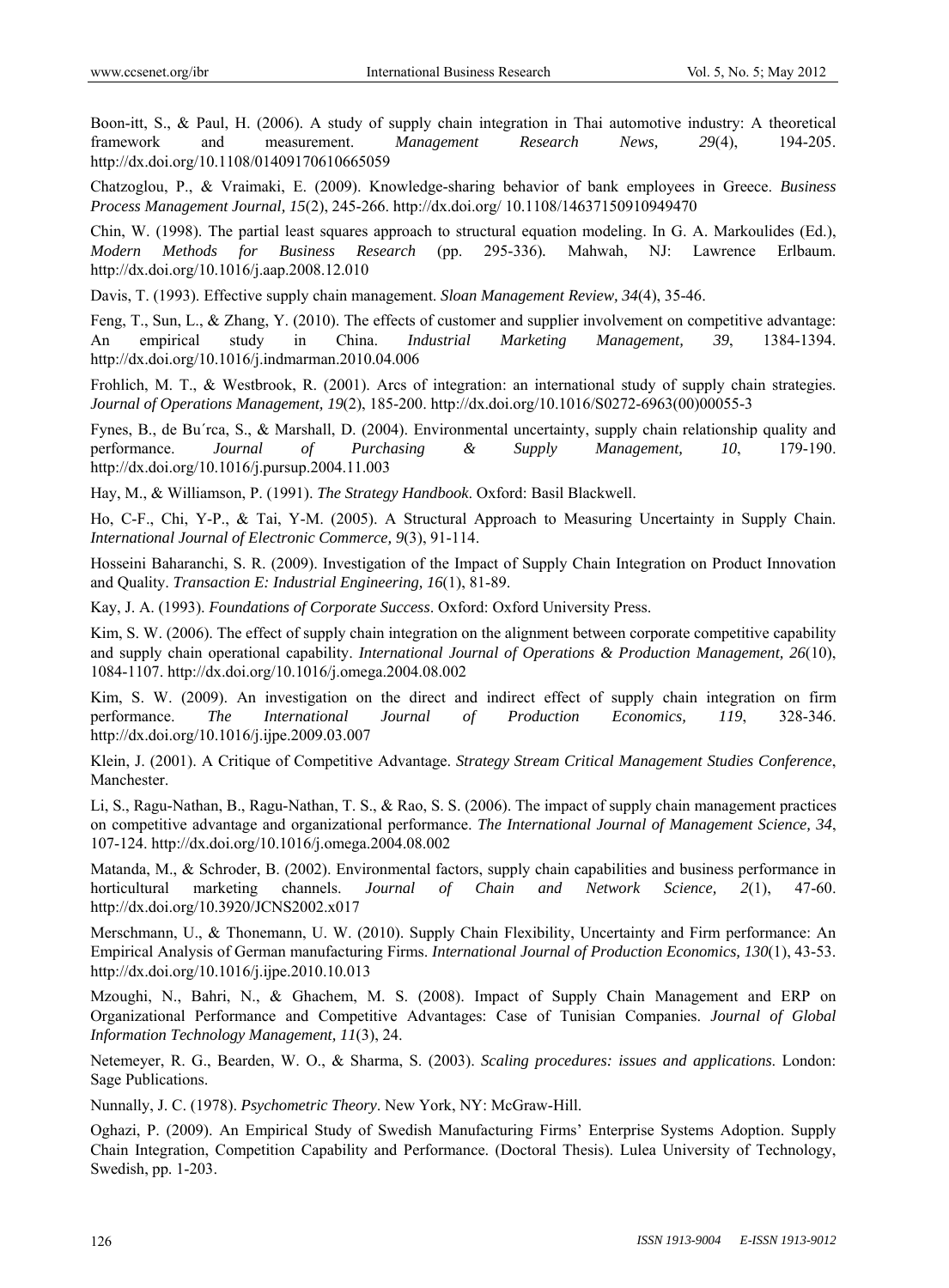Penrose, E. (1959). *The Theory of the Growth of the Firm*. New York: Oxford University Press.

Porter, M. E. (1980). *Competitive Strategy: Techniques for Analyzing Industries and Competitors*. New York: Free Press.

Porter, M. E. (1985). *Competitive Advantage*. New York: The Free Press.

Porter, M. E. (1990). *The Competitive Advantage of Nations*. Free Press. New York.

Porter, M. E. (1996). What is strategy? *Harvard Business Review, 74*(6), 61-78. http://dx.doi.org/10.1016/j.cell.2005.09.009

Rosenzweig, E. D., Roth, A. V., & Dean, J. W. (2003). The influence of an integration strategy on competitive capabilities and business performance: An exploratory study of consumer products manufacturers. *Journal of Operations Management, 21*, 437-456. http://dx.doi.org/10.1016/S0272-6963(03)00037-8

Sadri, G., & Lees, B. (2001). Developing Corporate Culture as a Competitive Advantage. *Journal of Management Development, 20*(10), 853-859. http://dx.doi.org/10.1108/02621710110410851

Saloner, G., Shepard, A., & Podolny, J. (2001)*. Strategic Management*. New York: John Wiley & Sons.

Stone-Romero, E. F., & Anderson, L. E. (1994). Relative power of moderated multiple regression and the comparison of subgroup correlation coefficients for detecting moderating effects. *Journal of Applied Psychology, 79*(3), 354-359. http://dx.doi.org/10.1037/0021-9010.79.3.354

Sun, S. Y., Hsu, M. H., & Hwang, W. J. (2009). The impact of alignment between supply chain strategy and environmental uncertainty on SCM performance. *Supply Chain Management: An International Journal, 14*(3), 201-212. http://dx.doi.org/10.1108/13598540910954548

Swink, M., Narasimhan, R., & Wang, C. (2007). Managing beyond the factory walls: Effects of four types of strategic integration on manufacturing plant performance. *Journal of Operations Management, 25*, 148-164. http://dx.doi.org/10.1016/j.jom.2006.02.006

Tracey, M., Lim, J. S., & Vonderembse, M. A. (2005). The impact of supply-chain management capabilities on business performance. *Supply Chain Management: An international journal, 10*(3), 179-191. http://dx.doi.org/10.1108/13598540510606232

Tracey, M., Vonderembse, M. A., & Lim, J. S. (1999). Manufacturing technology and strategy formulation: Keys to enhancing competitiveness and improving performance. *Journal of Operations Management, 17*, 411-428. http://dx.doi.org/10.1016/S0272-6963(98)00045-X

Vickery, S. K., Jayaram, J., Droge, C., & Calantone, R. (2003). The effects of an integrative supply chain strategy on customer service and financial performance: an analysis of direct versus indirect relationships. *Journal of Operations Management, 21*, 523-539. http://dx.doi.org/10.1016/j.jom.2003.02.002

Wong, C. Y., & Boon-itt, S. (2008). The influence of institutional norms and environmental uncertainty on supply chain integration in the Thai automotive industry. *The International Journal of Production Economics, 115*, 400-410. http://dx.doi.org/10.1016/j.ijpe.2008.05.012

Zailani, S., & Rajagopal, P. (2005). Supply chain integration and performance: US versus East Asian companies. *Supply Chain Management: An International Journal, 10*(5), 379-393. http://dx.doi.org/10.1108/13598540510624205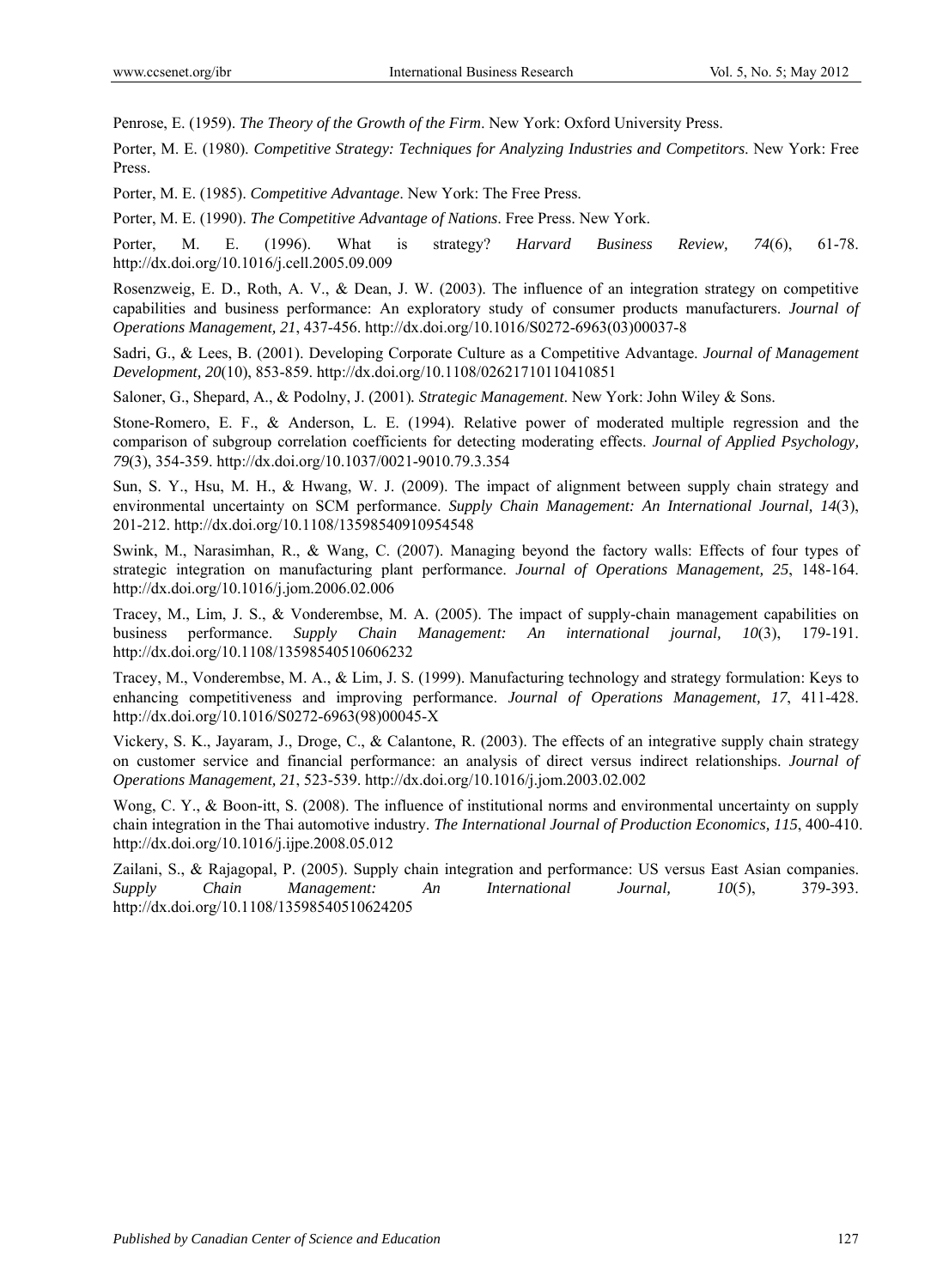| Study                                | Sample and<br>context                                                                                         | Competitive capability                                                                                             | Firm performance                                                                   | Major findings                                                                                                                                                                                                                                                                                                                                                                                                                                 |
|--------------------------------------|---------------------------------------------------------------------------------------------------------------|--------------------------------------------------------------------------------------------------------------------|------------------------------------------------------------------------------------|------------------------------------------------------------------------------------------------------------------------------------------------------------------------------------------------------------------------------------------------------------------------------------------------------------------------------------------------------------------------------------------------------------------------------------------------|
| Matanda<br>and<br>Schroder<br>(2002) | The<br>horticultural<br>industry in<br>Zimbabwe                                                               | -Technical efficiency<br>-Marketing efficiency<br>-Innovation<br>-Cost and waste<br>reduction<br>-Access to credit | -Market share growth<br>-Sales volume<br>-New product<br>introduction              | Marketing efficiency positively affects business<br>performance. Cost and waste reduction positively<br>affects business performance. Technical efficiency<br>significantly has negative relationship with business<br>performance. Innovation has negative relationship with<br>business performance. Access to credit negatively<br>relates with business performance.                                                                       |
| Vickery et<br>al. (2003)             | The automotive<br>industry in<br>North America                                                                | -Customer service                                                                                                  | -Financial performance                                                             | Customer service positively and directly affects<br>financial performance.                                                                                                                                                                                                                                                                                                                                                                     |
| Kim (2006)                           | Different<br>industries in<br>Japan and<br>Korea                                                              | -Cost leadership<br>-Customer service<br>-Innovative marketing<br>technology<br>-Differentiation                   | -Market performance<br>-Financial performance<br>-Customer satisfaction            | Parallel with the development of supply chain<br>integration stages, reciprocal relationship between the<br>firm's competitive capability and operational capability<br>of supply chain improves performance as a matter of<br>customer satisfaction. This strengthens market-based<br>performance and eventually financial performance<br>hastens.                                                                                            |
| Rosenzweig<br>et al. (2003)          | The consumer<br>products<br>industry in<br>North America,<br>Europe,<br>Asia-Pacific,<br>and Latin<br>America | -Product quality<br>-Delivery reliability<br>-Process flexibility<br>-Cost leadership                              | -ROA<br>-Sales growth<br>-Customer satisfaction<br>-%revenues from new<br>products | With respect to the size as a control variable,<br>competitive capability directly influences on the<br>percentage of revenues from new products, and cost<br>leadership is the sole competitive capability that drives<br>increased percentage of revenues from new products.<br>Improved competitive capabilities directly lead to<br>business performance, but individual effects extremely<br>changes with different performance criteria. |
| Li et al.<br>(2006)                  | Different<br>industries in<br><b>USA</b>                                                                      | -Price/cost<br>-Quality<br>-Delivery<br>dependability<br>-Product innovation<br>-Time to market                    | -Market performance<br>-Financial performance                                      | Quality and time to market are more powerful indices<br>for competitive advantage relative to other three<br>elements. Upper levels of competitive capability can<br>lead<br>better<br>organizational<br>performance.<br>to<br>Organizational performance is affected more by<br>advantage<br>competitive<br>than<br>by<br>supply<br>chain<br>management practices.                                                                            |
| Swink<br>et al. (2007)               | Different<br>industries in<br>North America                                                                   | -Cost efficiency<br>-Quality<br>-Delivery<br>-Process flexibility<br>-New product<br>flexibility                   | -Market performance<br>-Customer satisfaction                                      | Quality, delivery, and new product flexibility are<br>associated with enhanced market performance. Also,<br>delivery and quality capabilities are considerably<br>related with more customer satisfaction. In contrast,<br>cost capability is negatively related with both aspects<br>of business performance.                                                                                                                                 |
| Mzoughi et<br>al. (2008)             | Different<br>industries in<br>Tunisia                                                                         | -Price<br>-Quality<br>-Time to market<br>-Innovation<br>-Reliability of delivery                                   | -Financial performance<br>-Market performance                                      | From the aspects of competitive capability, only time to<br>market has positive effect on financial performance.                                                                                                                                                                                                                                                                                                                               |
| Kim (2009)                           | Different<br>industries in<br>Japan and<br>Korea                                                              | -Cost leadership<br>-Customer service<br>-Innovative marketing<br>technology<br>-Differentiation                   | -Market performance<br>-Financial performance<br>-Customer satisfaction            | Interactive relation between competitive capability and<br>practical capability of supply chain has direct<br>relationship with the firm performance in Japanese<br>firms, but this relationship is indirect- through supply<br>chain integration- in Korean firms.                                                                                                                                                                            |
| Oghazi<br>(2009)                     | Different<br>industries in<br>Sweden                                                                          | -Cost leadership<br>-Customer service<br>-Innovative marketing<br>-Differentiation<br>-Focus strategy              | -Market performance<br>-Financial performance<br>-Customer performance             | Competitive capability has direct positive effect on<br>firm performance.                                                                                                                                                                                                                                                                                                                                                                      |

# Table 1. Empirical contributions in the effect of competitive capability on firm performance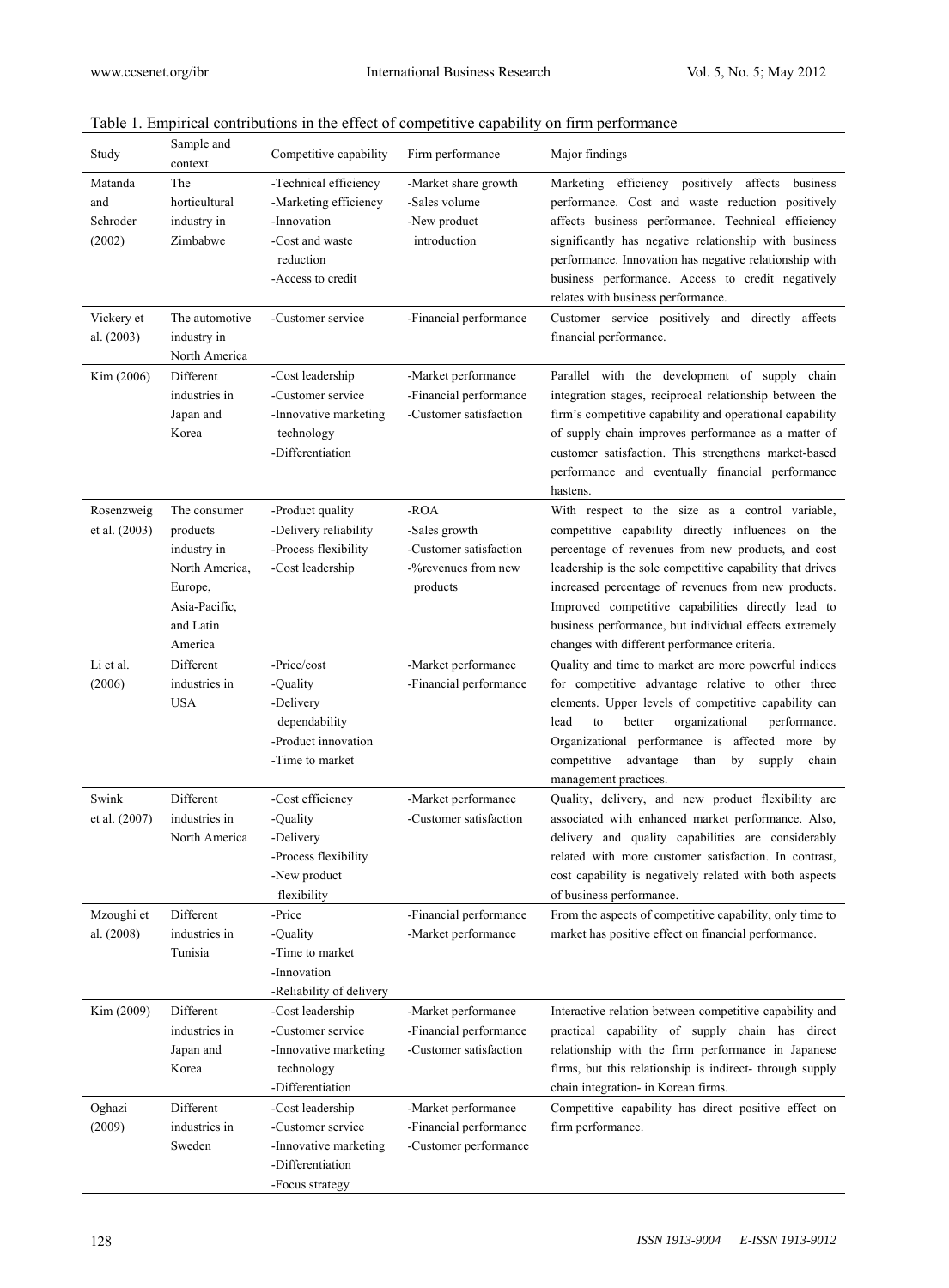| Latent variable                     | Items                       |                 | Factor loading | Error variance | Composite reliability*** |
|-------------------------------------|-----------------------------|-----------------|----------------|----------------|--------------------------|
| Competitive capability              | CL                          | CC1             | 0.68           | 0.54           | 0.910                    |
| $(0.94)^*$                          | $(Q_1-Q_3)^{**}$            | CC2             | 0.73           | 0.47           |                          |
|                                     |                             | CC3             | 0.75           | 0.44           |                          |
|                                     | DF                          | CC4             | 0.87           | 0.24           |                          |
|                                     | $(Q_4-Q_7)^{**}$            | CC <sub>5</sub> | 0.89           | 0.21           |                          |
|                                     |                             | CC <sub>6</sub> | 0.70           | 0.50           |                          |
|                                     |                             | CC7             | 0.75           | 0.44           |                          |
| Firm performance                    | <b>CSFP</b>                 | FP1             | 0.98           | 0.04           | 0.934                    |
| $(0.81)^*$                          | $\left(Q_8,Q_9\right)^{**}$ | FP <sub>2</sub> | 0.75           | 0.43           |                          |
|                                     | <b>FFP</b>                  | FP3             | 0.67           | 0.56           |                          |
|                                     | $(Q_{10}, Q_{11})^{**}$     | FP4             | 0.79           | 0.37           |                          |
|                                     | <b>MFP</b>                  | FP5             | 0.94           | 0.11           |                          |
|                                     | $(Q_{12}, Q_{13})^{**}$     | FP <sub>6</sub> | 0.86           | 0.26           |                          |
| Perceived environmental uncertainty | <b>SEU</b>                  | EU1             | 0.57           | 0.67           | 0.719                    |
| $(0.73)^*$                          | $(Q_{14}, Q_{15})^{**}$     | EU <sub>2</sub> | $-0.64$        | 0.59           |                          |
|                                     | <b>MEU</b>                  | EU3             | 0.67           | 0.55           |                          |
|                                     | $(Q_{16} - Q_{18})^{**}$    | EU4             | $-0.59$        | 0.65           |                          |
|                                     |                             | EU5             | 0.81           | 0.34           |                          |
|                                     | <b>DEU</b>                  | EU <sub>6</sub> | 0.89           | $-0.21$        |                          |
|                                     | $(Q_{19} - Q_{21})^{**}$    | EU7             | 0.58           | 0.66           |                          |
|                                     |                             | EU8             | 0.77           | 0.41           |                          |

#### Table 2. Measurement model fit, CR, and Cronbach's alpha

\* Cronbach's alpha (internal consistency measure of reliability)

\*\* Survey Questions  $(Q_1-Q_{21})$ 

<sup>\*\*\*</sup> Composite reliability= $(\Sigma \lambda_i)^2/[(\Sigma \lambda_i)^2+(\Sigma \delta_i)]$ 

*Note 1:* Cronbach's alpha coefficient of the whole questionnaire is 0.83.

*Note 2*: All measurement scales were five-point Likert-type scales. Measurement scales for "Competitive capability" and "Firm performance" were anchored (1) extremely low to (7) extremely high.

#### Table 3. Validity tests of measurement variables for each latent variable

| Latent variable                     | $X^2$ Value | df | <b>RMESA</b> | GFI <sup>a</sup> | AGFI <sup>b</sup> | NFI <sup>c</sup> |
|-------------------------------------|-------------|----|--------------|------------------|-------------------|------------------|
| Competitive capability              | 35.33       |    | 0.074        | 0.91             | 0.89              | 0.93             |
| Firm performance                    | 3.87        |    | 0.000        | 0.95             | 0.95              | 0.97             |
| Perceived environmental uncertainty | 34.35       |    | 0.070        | 0.92             | 0.90              | 0.94             |
|                                     |             |    |              |                  |                   |                  |

*Note:*  $\chi^2$ /df ≤3, RMSEA≤ 0.08, <sup>a</sup> Goodness of fit index (≥0.9), <sup>b</sup> Adjusted goodness of fit index (≥0.9), °Normed fit index (≥0.9), P≤0.05.

#### Table 4. Descriptive statistics and inter-correlations of constructs

|                           |        |       | Correlation               |           |           |                      |
|---------------------------|--------|-------|---------------------------|-----------|-----------|----------------------|
|                           |        |       |                           | (2)       | (3)       | (4)                  |
| Cost Leadership (1)       | 3.6518 | 0.853 |                           |           |           |                      |
| Differentiation (2)       | 3.6024 | 0.947 | $0.781$ <sup>*</sup>      |           |           |                      |
| Customer Satisfaction (3) | 3.3256 | 1.034 | $0.376^*$                 | $0.377$ * |           |                      |
| Financial Performance (4) | 3.0640 | 0.920 | $0.476*$                  | $0.442*$  | $0.052^*$ |                      |
| Market Performance (5)    | 3.2965 | 1.004 | $0.358*$                  | $0.368^*$ | $-0.117$  | $0.537$ <sup>*</sup> |
|                           |        | Mean  | <b>Standard Deviation</b> |           |           |                      |

*Note:* \* Indicates Significance at the 0.01 level (two-tailed).

#### Table 5. The main hypotheses testing results

|                | Paths                                                      | Standardized path coefficient (t-value) | Outcome   |
|----------------|------------------------------------------------------------|-----------------------------------------|-----------|
| H <sub>1</sub> | Competitive capability influences on customer satisfaction | 0.39(3.44)                              | Supported |
| H <sub>2</sub> | Competitive capability influences on financial performance | 0.62(4.35)                              | Supported |
| H <sub>3</sub> | Competitive capability influences on market performance    | 0.46(3.51)                              | Supported |
|                |                                                            |                                         |           |

*Note:* Fit indices: χ<sup>2</sup>=39.23, df=17, P-value=0.00000, RMSEA=0.073, GFI=0.94, AGFI=0.91, NFI=0.97. <sup>\*</sup> P≤0.05.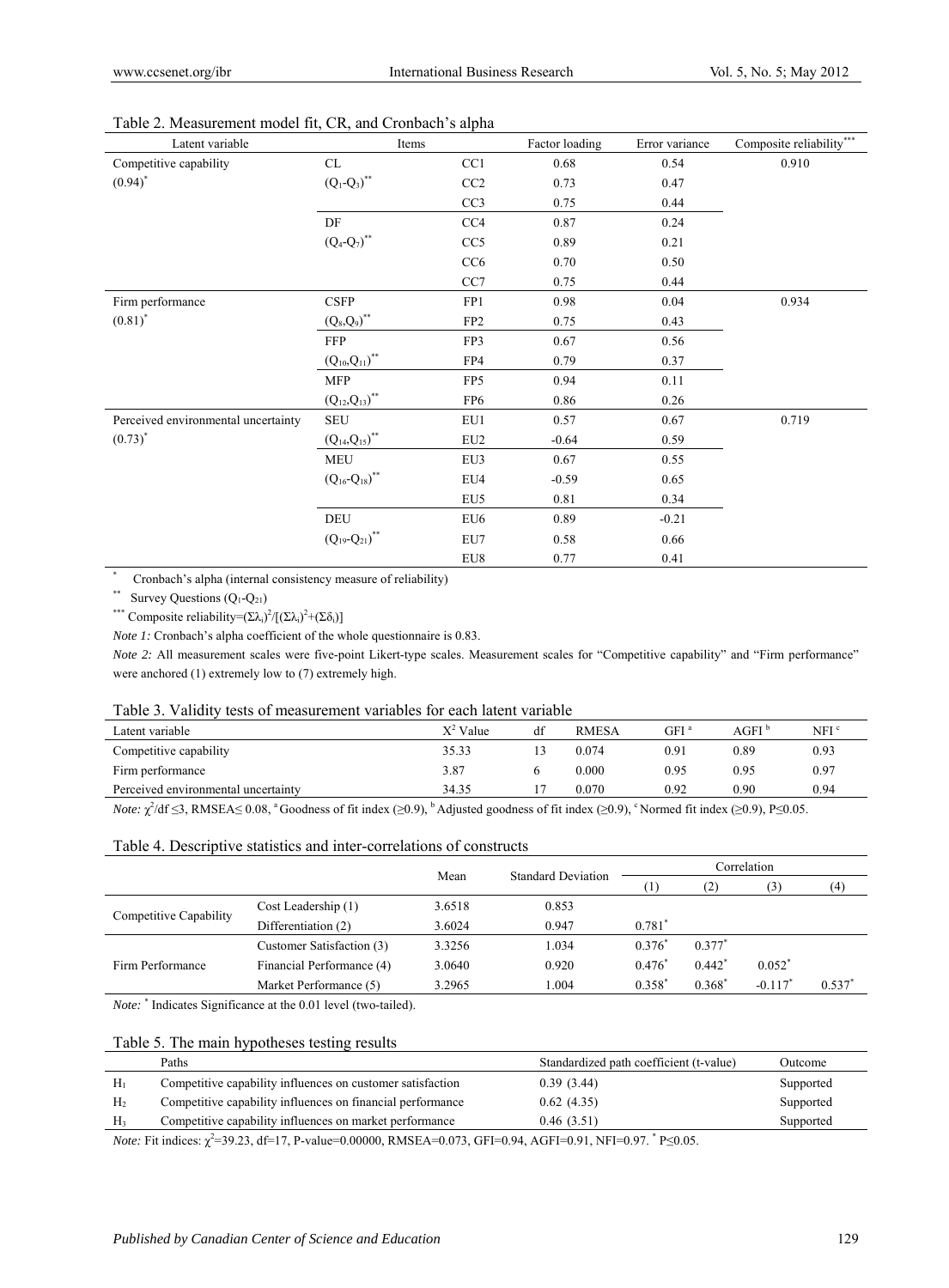|          | Table 0. The sub-hypotheses testing results                    |                                         |           |  |  |  |
|----------|----------------------------------------------------------------|-----------------------------------------|-----------|--|--|--|
|          | Paths                                                          | Standardized path coefficient (t-value) | Outcome   |  |  |  |
| $H_{1a}$ | Cost leadership capability influences on customer satisfaction | $-0.52(-1.62)$                          | Rejected  |  |  |  |
| $H_{1b}$ | Differentiation capability influences on customer satisfaction | 0.97(3.00)                              | Supported |  |  |  |
| $H_{2a}$ | Cost leadership capability influences on financial performance | 0.95(2.56)                              | Supported |  |  |  |
| $H_{2h}$ | Differentiation capability influences on financial performance | $-0.87(-1.99)$                          | Supported |  |  |  |
| $H_{3a}$ | Cost leadership capability influences on market performance    | 0.99(3.14)                              | Supported |  |  |  |
| $H_{3b}$ | Differentiation capability influences on market performance    | $-0.98(-2.36)$                          | Supported |  |  |  |

Table 6. The sub-hypotheses testing results

*Note:* Fit indices:  $\chi^2$ =125.14, df=58, P-value=0.00000, RMSEA=0.071, GFI=0.91, AGFI=0.93, NFI=0.96.  $*$  P≤0.05.

# Table 7. Investigating the moderator effect of perceived environmental uncertainty

| Moderating Effect on the Relationship between: | Values of $U_0$ | Compare with Chi-square | Results   |
|------------------------------------------------|-----------------|-------------------------|-----------|
| Cost Leadership --- Customer Satisfaction      | 0.049           | 3.84 > 0.049            | Rejected  |
| Cost Leadership --- Financial Performance      | 6.112           | $3.84 \leq 6.112$       | Supported |
| Cost Leadership --- Market Performance         | 6.385           | $3.84 \leq 6.385$       | Supported |
| Differentiation --- Customer Satisfaction      | 5.645           | 3.84 < 5.645            | Supported |
| Differentiation --- Financial Performance      | 0.152           | 3.84 > 0.152            | Rejected  |
| Differentiation --- Market Performance         | 2.379           | 3.84 > 2.379            | Rejected  |





Figure 2. The main hypotheses with path coefficient